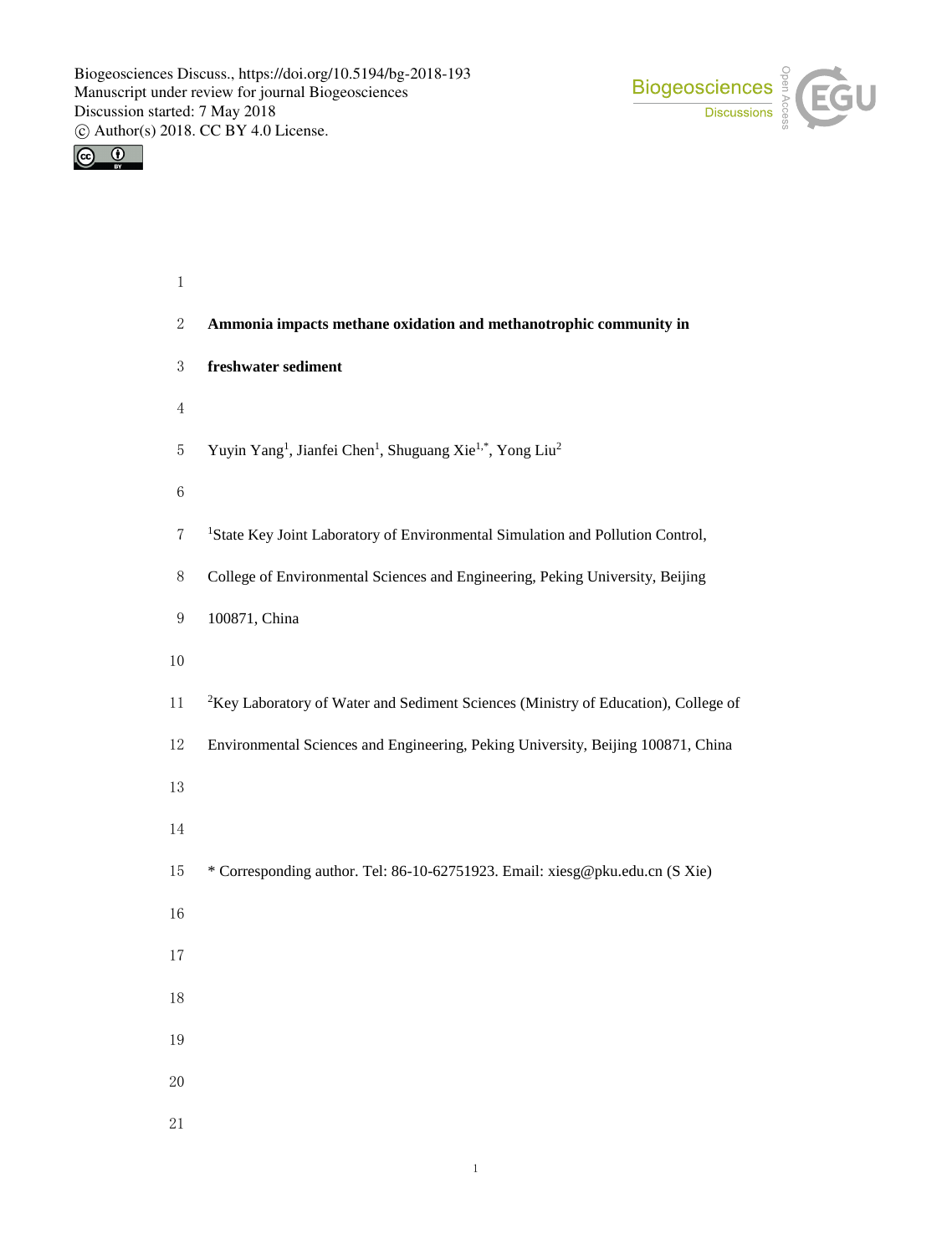



# **Abstract**

- Lacustrine ecosystems are an important natural source of greenhouse gas methane.
- Aerobic methanotrophs are regarded as a major regulator controlling methane
- emission. Excess nutrient input can greatly influence carbon cycle in lacustrine
- ecosystems. Ammonium is believed to be a major influential factor, due to its
- competition with methane as the substrate for aerobic methanotrophs. To date, the
- impact of ammonia on aerobic methanotrophs remains unclear. In the present study,
- microcosms with freshwater lake sediment were constructed to investigate the
- influence of ammonia concentration on aerobic methanotrophs. Ammonia influence
- on the abundance of *pmoA* gene was only observed at a very high ammonia
- concentration, while the number of *pmoA* transcripts was increased by the addition of
- ammonium. *pmoA* gene and transcripts differed greatly in their abundance, diversity
- and community compositions. *pmoA* transcripts were more sensitive to ammonium
- amendment than *pmoA* gene. Methane oxidation potential and methanotrophic
- community could be impacted by ammonium amendment. This work could add some
- new sights towards the links between ammonia and methane oxidation in freshwater
- sediment.
- 

 **Keywords:** Ammonium; Freshwater lake; Methane oxidation; Methanotroph; *pmoA* gene; *pmoA* transcripts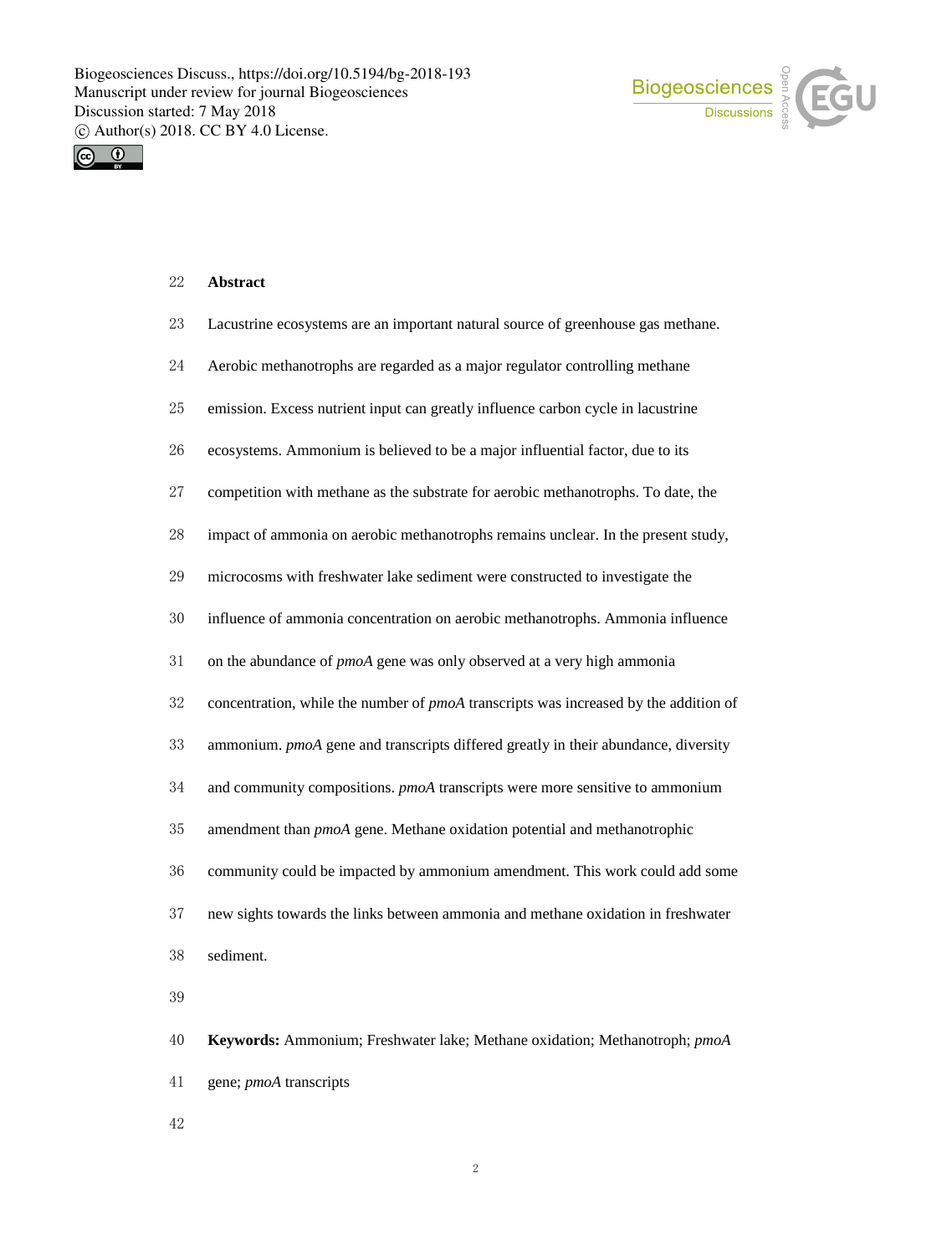



# **1. Introduction**

- Methane is a major product of carbon metabolism in freshwater lakes, and also a
- critical greenhouse gas in the atmosphere (Bastviken et al., 2004). Aerobic methane
- oxidation performed by bacterial methanotrophs is a major pathway controlling
- methane emission. Up to 30–99% of the total methane produced in anoxic sediment
- can be oxidized by methanotrophs (Bastviken et al., 2008). Methane oxidation in
- freshwater lakes can be greatly influenced by the environmental changes (e.g.
- eutrophication) induced by anthropogenic activities (Borrel et al., 2011).
- 
- The increasing input of nutrients into freshwater lakes has greatly raised the
- availability of dissolved organic carbon (DOC), nitrogen and phosphorus, and also
- exerted a considerable influence on aerobic methane oxidation (Liikanen and
- Martikainen, 2003; Veraart et al., 2015). Among various types of nutrients, ammonia
- has attracted great attention. Ammonium and methane have similar chemical
- structure, and ammonium is known to compete with methane for the binding site of
- methane monooxygenase, a key enzyme in methane oxidation (Bédard and Knowles,
- 1989). On the other hand, a high concentration of oxygen in lake water might also
- inhibit methane oxidation (Rudd and Hamilton, 1975), and excess ammonia can lead
- to the competition between methane oxidizers and ammonium oxidizers for oxygen.
- With high oxygen availability or low in-situ nitrogen content, methane oxidation can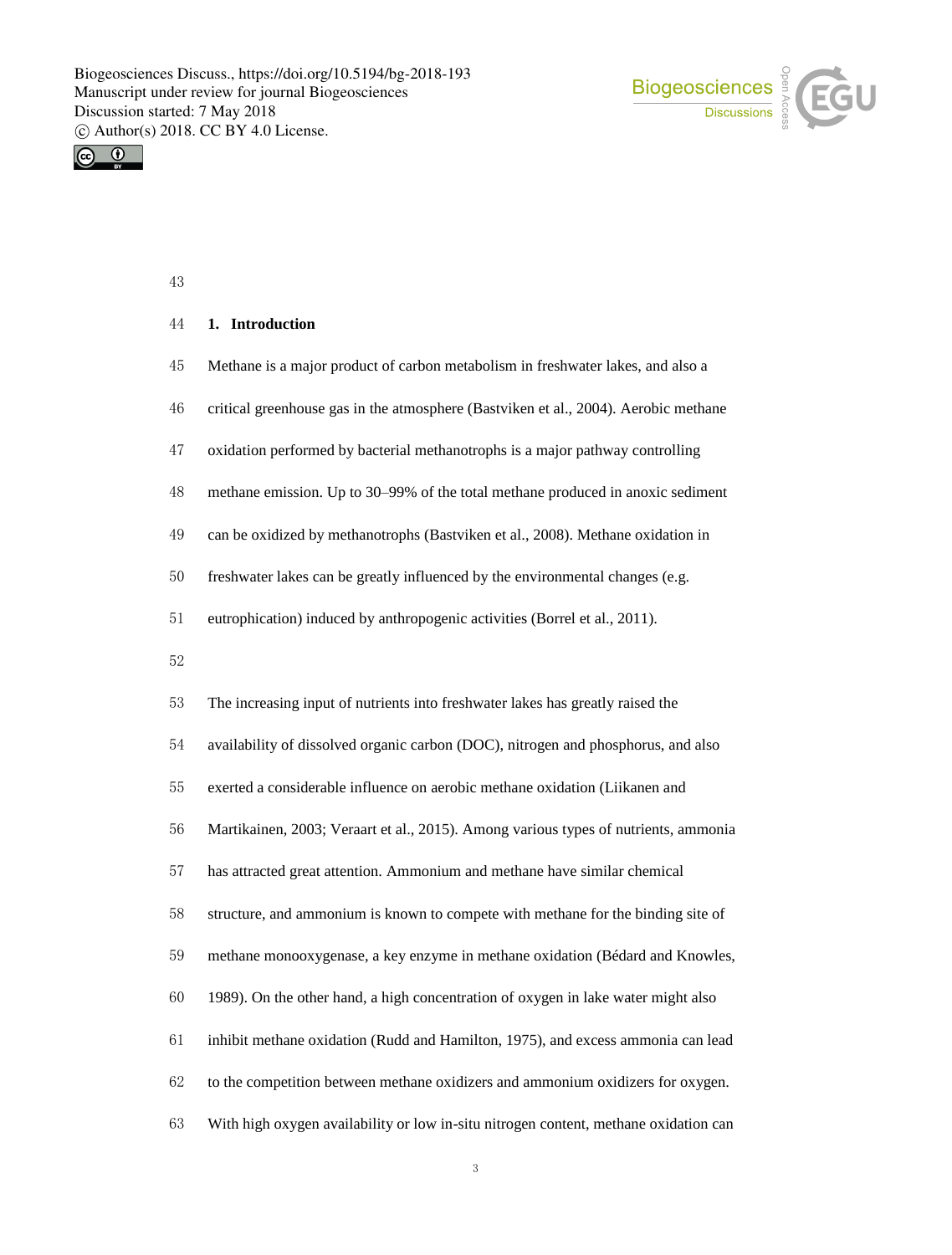



- also be stimulated by the addition of ammonium (Rudd et al., 1976). Hence, the effect
- of ammonium on methane oxidation is complex (Bodelier and Laanbroek, 2004), and
- previous studies have documented contradictory results, such as inhibition (Bosse et
- al., 1993; Murase and Sugimoto, 2005; Nold et al., 1999), no effect (Liikanen and
- Martikainen, 2003), or stimulation (Bodelier et al., 2000; Rudd et al., 1976). The
- effect of ammonium on methane oxidation might largely depend on the characteristics
- of the studied ecosystem and in-situ environment (Bodelier and Laanbroek, 2004;
- Borrel et al., 2011).
- 
- To date, previous studies about the ammonium effect on methane oxidation in
- freshwater lakes mainly focused on either oxidation rate or net methane flux (Bosse et
- al., 1993; Liikanen and Martikainen, 2003; Murase and Sugimoto, 2005). However,
- methanotrophs play a fundamental role in regulating methane emission from
- freshwater sediment (Bastviken et al., 2008). The abundance, transcription, and
- community structure of aerobic methanotrophs may also be affected by the extra input
- of ammonium (Shrestha et al., 2010). The difference in methanotrophic community
- structure can further lead to various responses of methane oxidation to nitrogen
- content (Jang et al., 2011; Mohanty et al., 2006; Nyerges and Stein, 2009). Therefore,
- identification of the variation of methanotrophic community can be helpful to
- understand how ammonium input influences methane oxidation process. The
- community change of methanotrophs under ammonium stress has been observed in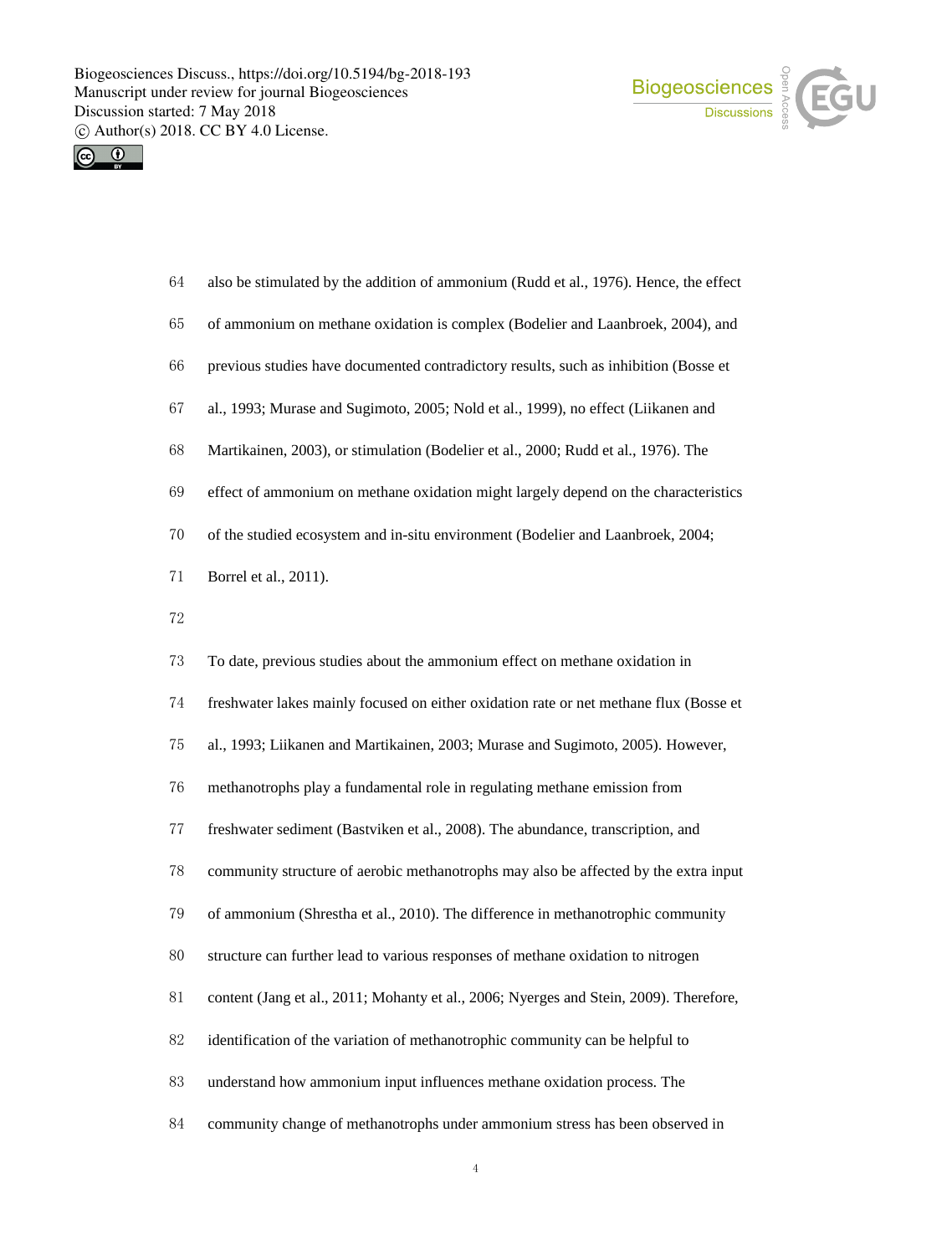



| 85 | various soils, such as agriculture soil (Seghers et al., 2003; Shrestha et al., 2010) and |  |  |  |  |  |
|----|-------------------------------------------------------------------------------------------|--|--|--|--|--|
|----|-------------------------------------------------------------------------------------------|--|--|--|--|--|

- landfill soil (Zhang et al., 2014). The results of these previous studies suggested that
- the effect of ammonium on methanotroph community might be habitat-related. A
- recent filed work suggested that in-situ ammonia concentration might be a key
- regulating factor of methanotrophic community structure in freshwater lake sediment
- (Yang et al., 2016). However, the direct evidence for the influence of ammonium (or
- ammonia) on methanotroph community in freshwater lake sediment is still lacking.
- Hence, in the present study, microcosms with freshwater lake sediment were
- constructed to investigate the ammonium influence on methane oxidation potential
- and the abundance, transcription and community structure of aerobic methanotrophs.
- 

### **2**.**Materials and methods**

- *2.1. Sediment characteristics*
- 98 Dianchi Lake is a large shallow lake (total surface area: 309 km<sup>2</sup>; average water
- depth: 4.4 m) located in southeast China (Yang et al., 2016). This freshwater lake is
- suffering from anthropogenically-accelerated eutrophication (Huang et al., 2017).
- Surface sediment (0–5 cm) (24.9286N, 102.6582E) were collected using a core
- sampler from the north part of Dianchi Lake in October, 2017. In-situ dissolved
- 103 oxygen (DO) and ammonium nitrogen (NH<sub>4</sub><sup>+</sup>-N) in overlying water were 8.37 mg/L
- and 344 µM, respectively. Sediment total organic carbon (TOC), total nitrogen (TN),
- 105 the ratio of TOC to TN (C/N), nitrate nitrogen (NO<sub>3</sub><sup>-</sup>-N), ammonium nitrogen (NH<sub>4</sub><sup>+</sup>-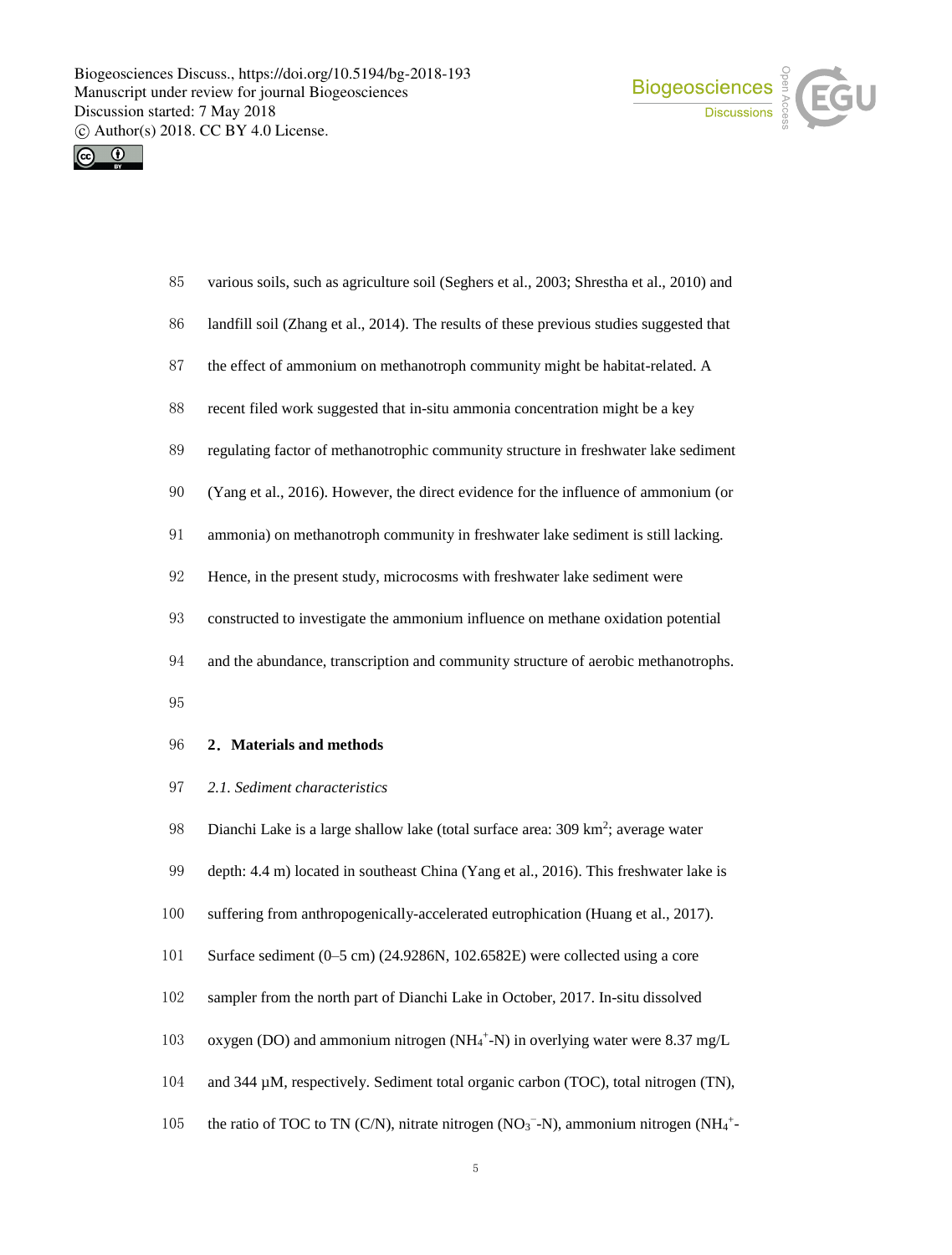



- N), total phosphorus (TP), and pH were 41.3 g/kg, 3.95 g/kg, 10.5, 12.3 mg/kg, 364
- mg/kg, 0.60 g/kg, and 7.2, respectively. Sediment (2 L) was transported to laboratory
- at 4 $\rm ^{o}C$  for incubation experiment.
- 
- *2.2. Experimental setup*
- Sediments were placed at room temperature for 24 h and then homogenized. The

homogenized sediments were centrifuged at 5000 rpm for 10 min to determine the

initial ammonia concentration of pore water. A series of 50-mL serum bottles (as

- microcosms) were added with 10 mL of sediment aliquot (containing about 0.1 g dry
- sediment). A total of 111 microcosms were constructed, including three autoclaved
- ones used as the control for the measurement of methane oxidation potential. Six
- treatments (A–F) were set up. The microcosms with treatments B–F were added with
- 1 mL of NH4Cl at the levels of 5, 20, 50, 100, and 200 mM, respectively, while the
- microcosm with treatment A was amended with 1 mL diluted water as the blank
- control. For each treatment, 18 microcosms were constructed, including half used for
- molecular analyses and another half for methanotrophic potential measurement. These
- 122 microcosms were closed with butyl rubber stoppers and incubated for 14 days at  $25^{\circ}$ C
- at 100 rpm in dark.
- 

 At each sampling time point (day 1 (12 h after incubation), day 7 or day 14), triplicate sediment samples of each treatment were transferred into Falcon tubes, and then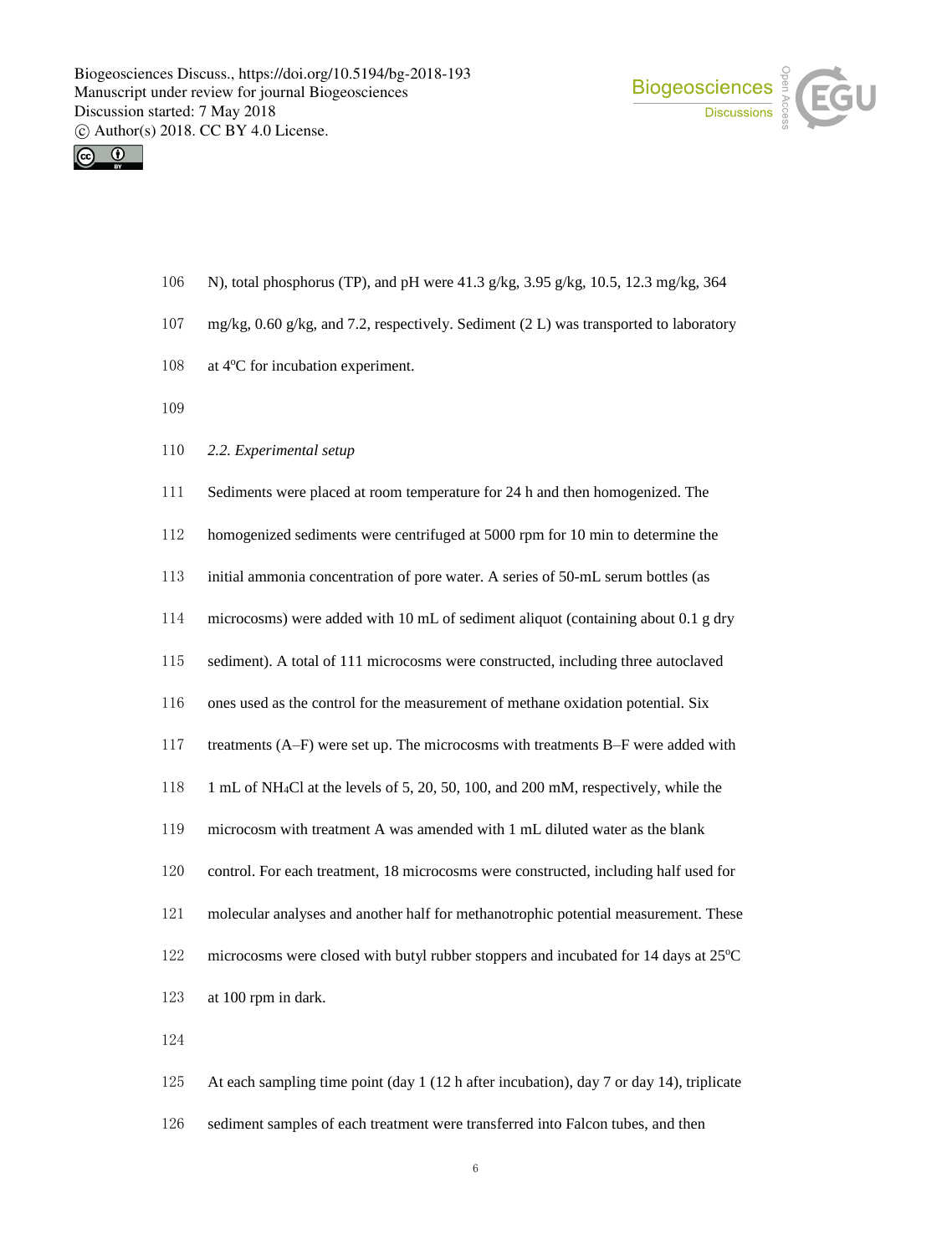



- centrifuged at 5000 rpm for 10 min. The supernatant was filtered with a 0.2-μm
- syringe filter, and its ammonia level was measured using Nessler reagent-colorimetry.
- The sediment was mixed up and immediately used for nucleic acid extraction. In
- addition, at each sampling time, for methanotrophic potential measurement, another
- three bottles of each treatment were opened and shaken to provide ambient air, then
- closed again with butyl rubber stoppers. Headspace air (1 mL) was replaced by CH<sup>4</sup>
- (99.99%) with an air-tight syringe. Samples were shaken vigorously to mix. After
- incubation at  $25^{\circ}$ C, 100 rpm for 24 h, 0.1 mL of headspace gas was taken and
- measured using a GC126 gas chromatograph equipped with a flame ionization
- detector. Autoclaved control was also processed to exclude methane loss due to
- dissolution or airtightness.
- 
- *2.3. Nucleic acid extraction, reverse transcription and quantification*
- Sediment DNA and RNA were extracted with PowerSoil DNA Isolation Kit (MoBio)
- and PowerSoil Total RNA Isolation Kit (MoBio, USA), respectively. The quality and
- concentration of extracted nucleic acids were examined with Nanodrop 2000 (Thermo
- Fisher Scientific, USA). RNA was diluted to a similar concentration before further
- analysis. Real-time PCR of *pmoA* gene was performed on a CFX Connect cycler
- (Bio-Rad, USA), using the primer set A189f/mb661r following the conditions
- reported in our previous study (Liu et al., 2015). Reactions were carried out using a
- TransStart Top Green qPCR Kit (Transgen, China) following the manufacturer's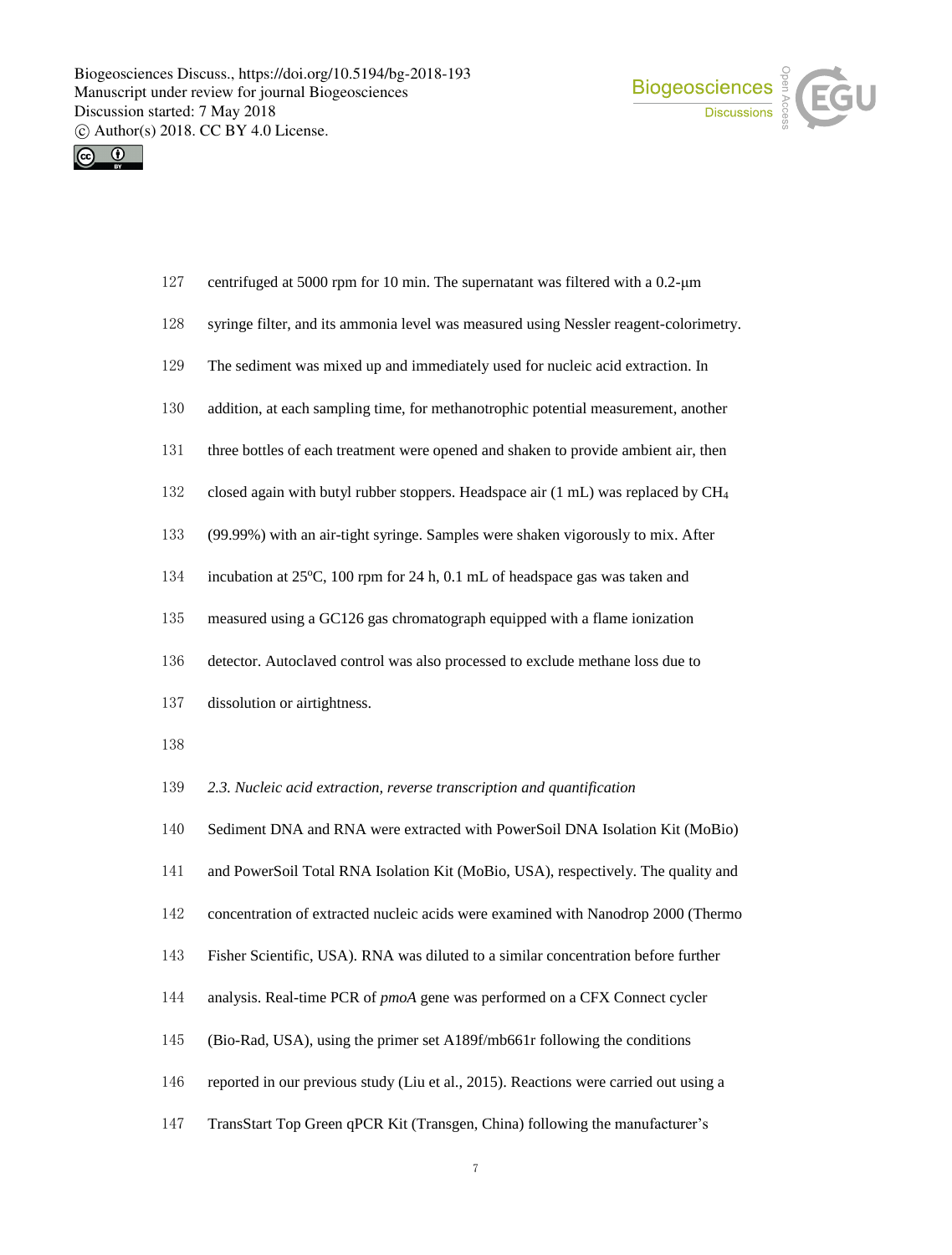



| 148 | instructions. Gene transcripts were quantified in a one-step RT-qPCR using a                      |
|-----|---------------------------------------------------------------------------------------------------|
| 149 | TransScript Green One-step qRT-PCR Kit. Melting curve analyses were carried out at                |
| 150 | the end of PCR run to check the amplification specificity. Each measurement was                   |
| 151 | carried out with three technical replicates. Standard curve was constructed with pmoA             |
| 152 | gene clones, and the efficiency and r-square were 91.5% and 0.998, respectively.                  |
| 153 |                                                                                                   |
| 154 | 2.4. Terminal restriction fragment length polymorphism (T-RFLP) fingerprinting                    |
| 155 | DNA pmoA gene fragment was amplified with primer sets A189f/mb661r, with the                      |
| 156 | forward primer A189f modified with FAM at 5'-end. PCR reactions were performed                    |
| 157 | as previously described (Liu et al., 2015). Two-step RT-PCR was carried out on                    |
| 158 | RNA. In the first step, RNA was reversely transcripted into cDNA with pmoA gene                   |
| 159 | specific primer using One-step gDNA removal and cDNA synthesis kit (Transgen                      |
| 160 | Biotech Co., LTD, China). The 20-µL reaction solution contained 1 µL EasyScript                   |
| 161 | RT/RI Enzyme Mix, 1 µL gDNA remover, 10 µL 2×ES Reaction Mix, 2 pmol of gene                      |
| 162 | specific primers and 1 µL RNA template. The reaction mixture was incubated at 42°C                |
| 163 | for 30 min, and the enzymes were deactivated at 85 $^{\circ}$ C for 5 s. In the second step, 1 µL |
| 164 | cDNA was used as template in pmoA gene PCR amplification, proceeded following                     |
| 165 | the same protocol with DNA.                                                                       |
| 166 |                                                                                                   |
| 167 | The fluorescently labeled PCR products were purified using a TIANquick Mini                       |

Purification Kit (TIANGEN Bitotech Co., Ltd, China). Approximately 20 ng of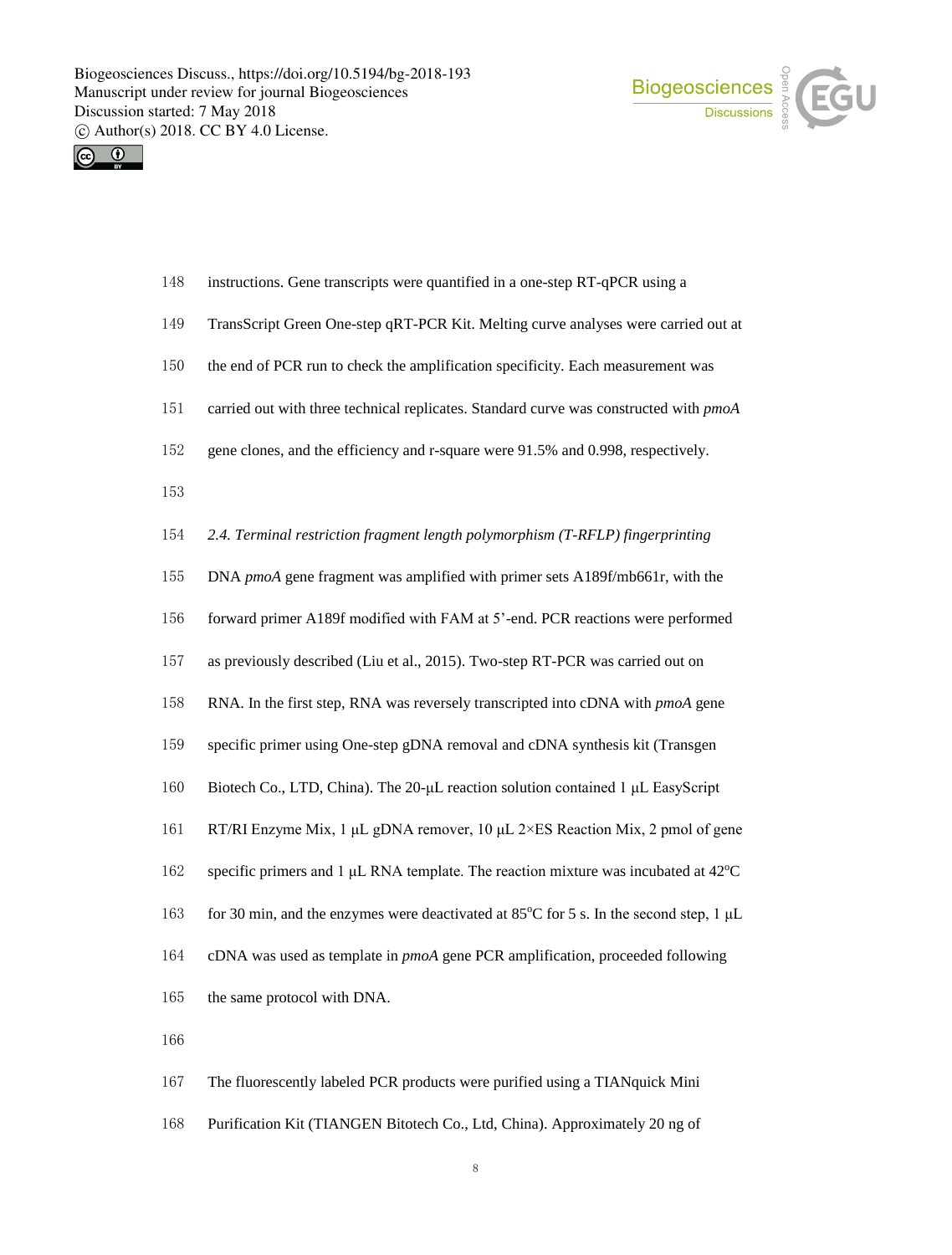



- purified PCR products were digested with restriction endonuclease *BciT130* I (Takara
- Bio Inc., Japan) following the conditions recommended by the manufacturer's
- instruction. Electrophoresis of digested amplicons was carried out by Sangon Biotech
- (China) using an ABI 3730 DNA analyzer (Thermo Fisher Scientific, USA). The
- length of T-RFs was determined by comparing with internal standard using the
- GeneScan software. Terminal restriction fragments (T-RFs) with similar length (less
- than 2 bp difference) were merged, and T-RFs shorter than 50 base pairs (bp) or
- longer than 508 bp were removed from the dataset. Relative abundance of each
- fragment equaled to the ratio of its peak area to the total area. Minor T-RFs with
- relative abundance less than 0.5 % were excluded for further analysis. The Shannon
- diversity indices of *pmoA* gene and transcripts were calculated based on DNA and
- RNA T-RFs, respectively.
- 
- *2.5. Cloning, sequencing and phylogenetic analysis*
- *pmoA* gene clone library was generated with mixed DNA PCR products using a TA
- cloning kit (TransGen Biotech Co., LTD, China). Randomly picked clones were
- subjected to sequencing. The in silico cut sites of these *pmoA* sequences were
- predicted using the online software Restriction Mapper
- (http://www.restrictionmapper.org). The sequences of each T-RF, together with their
- reference sequences from the GenBank database, were used for phylogenetic analysis.
- A neighbor-joining tree was conducted with MEGA 7 (Kumar et al., 2016), and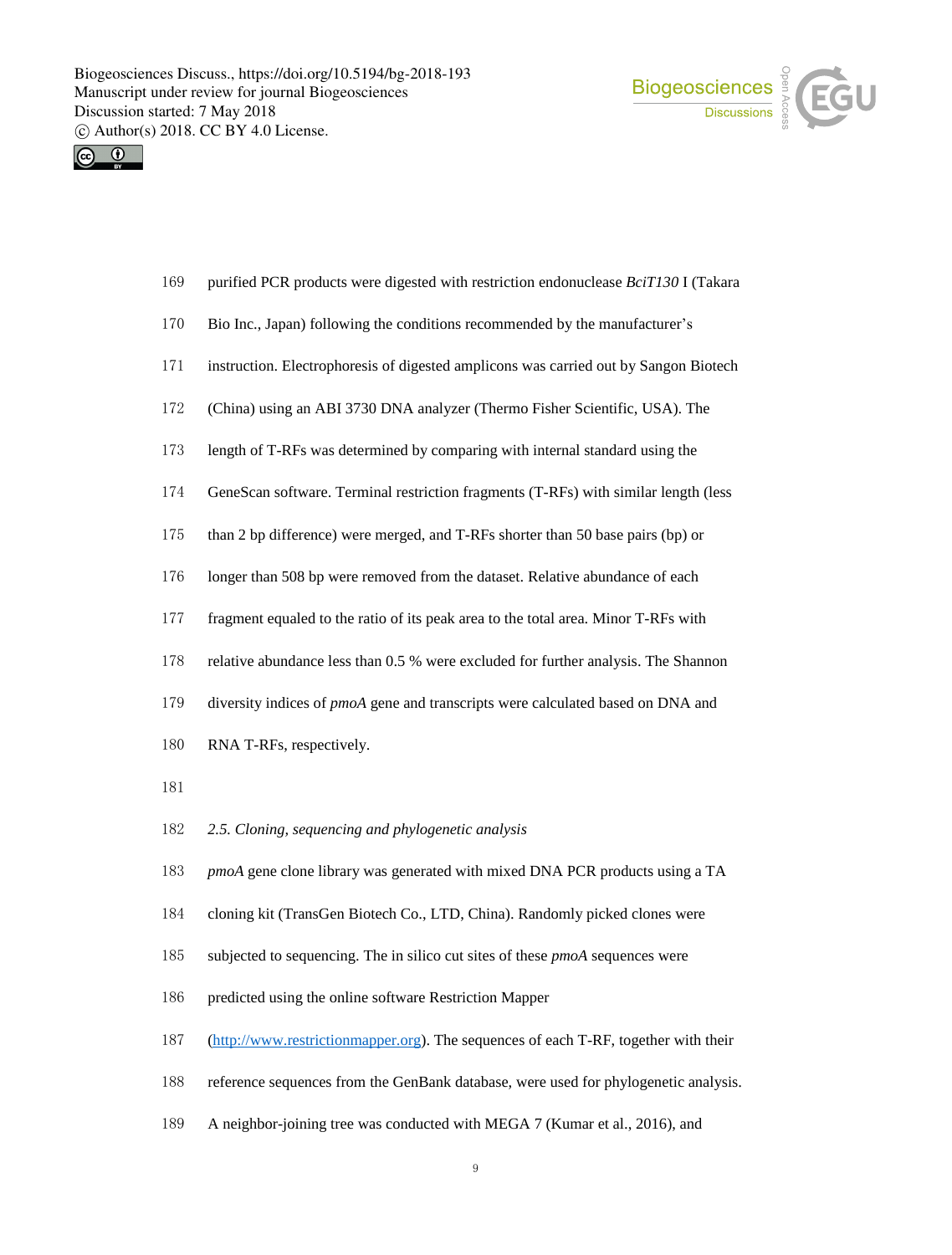



- bootstrap with 1000 replicates was carried out to check the consistency. The
- phylogenetic tree was visualized using iTOL v4.2 (Letunic and Bork, 2016). The
- sequences used in phylogenetic analysis were deposited in GenBank database, and the
- accessions were shown in Fig. 3.
- 
- *2.6. Statistical analysis*
- Two-way ANOVA (analysis of variance) was carried out to determine the effect of
- ammonia concentration and incubation time on CH<sup>4</sup> oxidation potential, gene
- abundance and transcription. One-way ANOVA followed by Student-Newman-Keuls
- test was adopted to detect the difference among treatments. The analysis was carried
- out in *R*, using *R* packages stats (version 3.4.4) and agricolae (version 1.2-8).
- Moreover, the comparison of methanotrophic communities in different microcosms,
- using Redundancy Analysis (RDA) and clustering analysis, was carried out with *R*
- package Vegan (version 2.4-6) (Oksanen et al., 2018). Permutation test was carried
- out to detect the margin effect of variables (treatment and time). Clustering analysis
- was carried out based on Bray-Curtis dissimilarity, to demonstrate the variation of
- microbial community structure during incubation.
- 
- **3. Results**
- *3.1. Methane oxidation potential*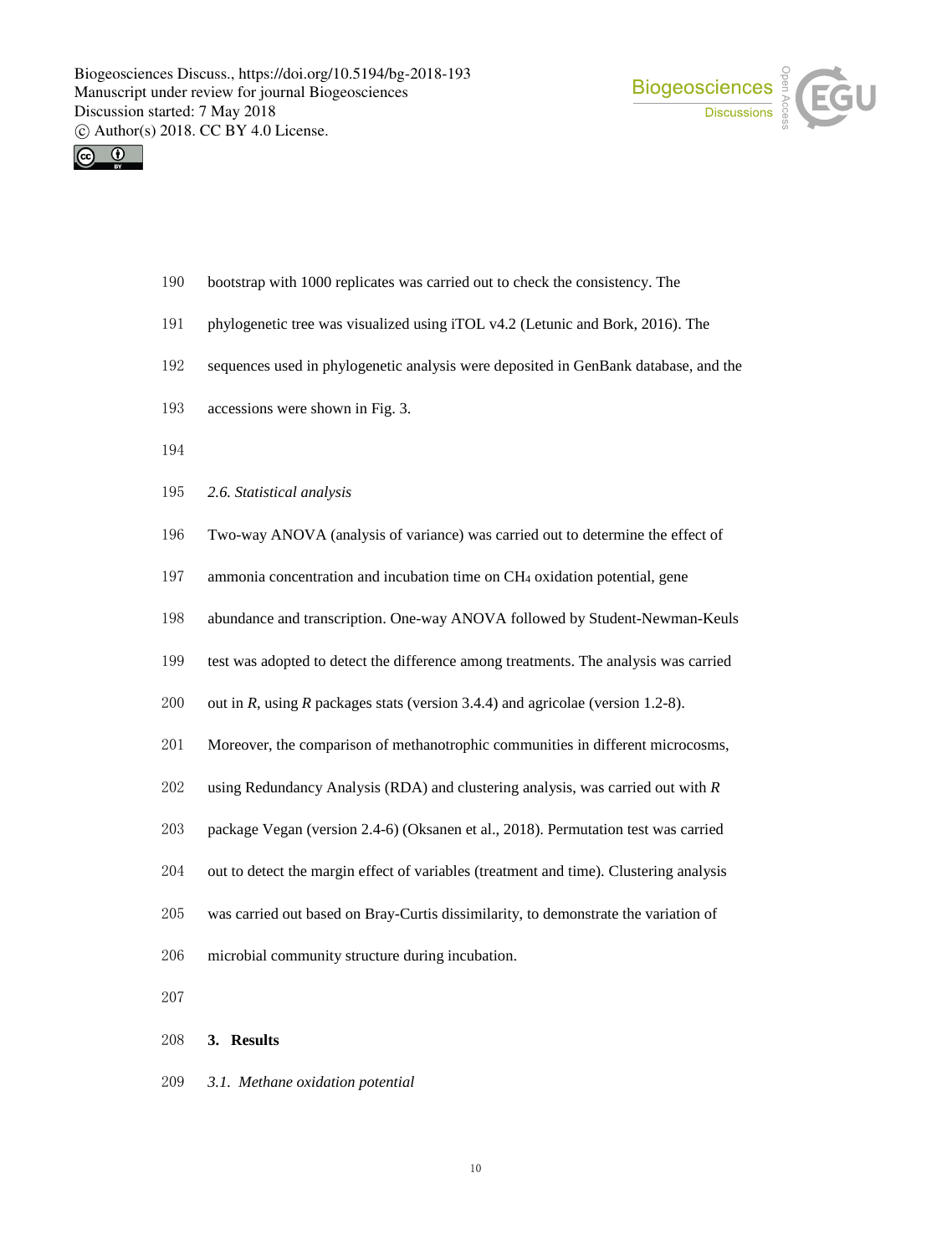



| 210 Ammonium was found to quickly deplete in each ammonium added microcosm (Fig. |  |  |
|----------------------------------------------------------------------------------|--|--|
|                                                                                  |  |  |

- S1). Methane oxidation potential (MOP) varied from 0.77 (in the microcosm with
- treatment F on day 1) to 1.94 (in the microcosm with treatment F on day 14) mmol/g
- dry sediment day (Fig. 1), while autoclaved control did not show notable methane
- oxidation (data not shown). Based on two-way ANOVA, both ammonium
- concentration (treatment) and incubation time had significant effects on MOP (*P*<
- 216 0.01), and their interaction was also significant  $(P< 0.05)$ . The MOP in the microcosm
- with treatment A (with no external ammonium addition) did not show a significant
- difference among incubation times (*P*>0.05). Based on post-hoc test (Fig. 1, Table
- S1), at each time, the microcosm with treatment B had slightly higher MOP than the
- microcosm with treatment A. At days 1 and 7, the microcosms with treatments C, D
- and E had slightly lower MOP than the un-amended microcosm. However, at each
- time, no statistical difference in MOP was observed among the microcosms with
- treatments A–E. Moreover, the microcosm with treatment F (with the highest
- ammonium addition) tended to have significantly lower MOP than other microcosms
- on day 1 (*P*< 0.05), but significantly higher MOP on day 14 (*P*< 0.05). On day 7, no
- statistical difference in MOP was found between the microcosm with treatment F and
- any other microcosms.
- 
- *3.2. pmoA* gene and transcript abundance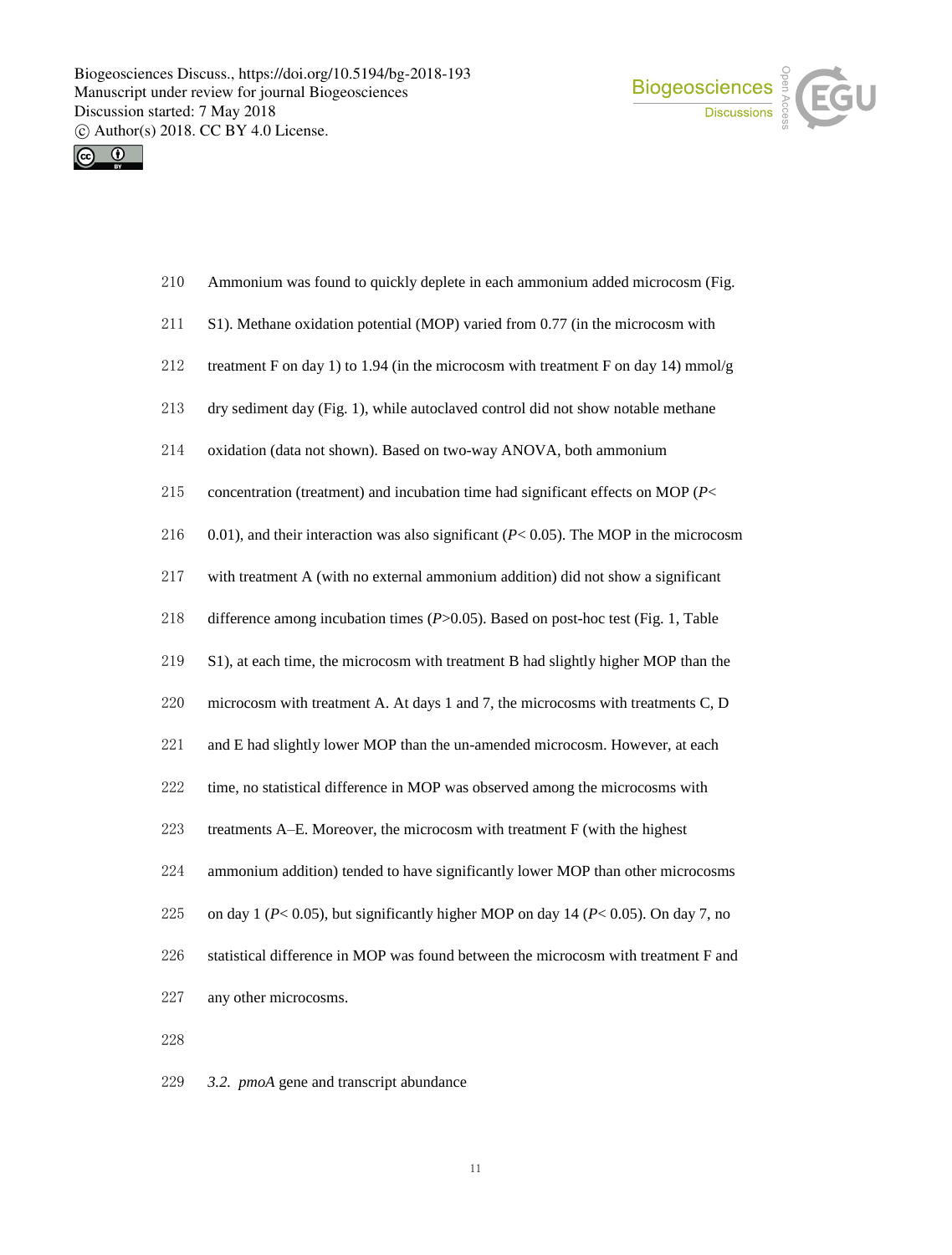



- Two-way ANOVA indicated that the number of both *pmoA* gene and transcripts was
- significantly influenced by ammonium concentration and incubation time (*P*< 0.01)
- (Fig. 2a and 2b). The abundance of *pmoA* gene in the microcosm with treatment A
- showed no significant difference among times (0.05 < *P* <0.1). On day 1, the
- microcosms with treatments C and D had higher (but not significantly) *pmoA* gene
- abundance than other microcosms. However, at days 7 and 14, the microcosm with
- treatment F (with the highest ammonium addition) had the highest *pmoA* gene
- abundance.
- 
- At each time, *pmoA* transcripts in the un-amended microcosm was less abundant than
- those in amended microcosms. On day 1, the highest number of transcripts was
- observed in the microcosm with treatment C, followed by the microcosms with
- treatments D, E and F. The microcosm with treatment B had much lower *pmoA*
- transcript abundance than other ammonium added microcosms (*P*< 0.05) (Table S1).
- On day 7, *pmoA* transcript abundance tended to increase with the level of added
- ammonium, although statistical difference in *pmoA* transcript abundance was only
- observed between treatment F and other treatments. On day 14, no significant
- difference in *pmoA* transcript abundance was detected among treatments (*P*> 0.05).
- 
- The ratio of transcripts to *pmoA* gene varied with ammonium concentration and
- incubation time (Fig. S2). The ratio tended to decrease with time in ammonium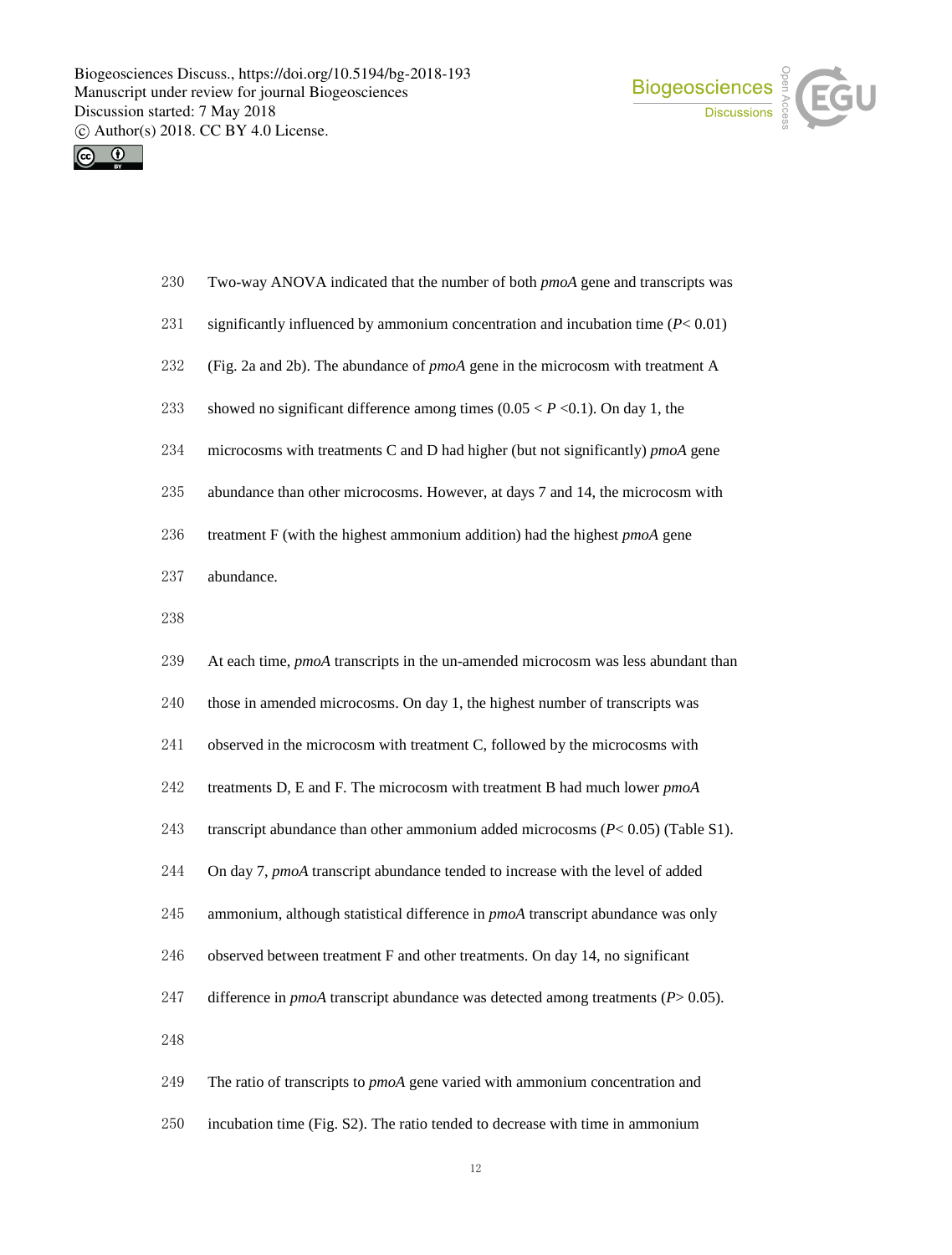



- amended microcosms. Moreover, at days 1 and 7, the ratio tended to increase with the
- increasing ammonium concentration.
- 
- *3.3. T-RFLP fingerprinting*
- In silico analysis of the cloned *pmoA* sequences showed that restriction enzyme
- *BciT130* I could well capture *pmoA* gene diversity and present a good resolution
- among different subgroups of aerobic methanotrophs. Most of the T-RFs retrieved in
- the current study could be assigned to certain methanotrophic groups, while some of
- the T-RFs from *pmoA* transcripts could not match the cut site predicted from the
- sequences in clone library. The obtained *pmoA* sequences could be grouped into four
- clusters (Fig. 3), which could be convincingly affiliated with known methanotrophic
- organisms. Three clusters were affiliated with Type I methanotrophs
- (*Gammaproteobacteria*), which could be further divided into several subgroups.
- Cluster 1 contained 157 bp, 242 bp and 338 bp T-RFs that could be related to Type Ia
- methanotrophs, the most frequently detected methanotrophs in freshwater lakes
- (Borrel et al., 2011). The 157 bp and 338 bp T-RFs might be affiliated with
- *Methylobacter* and *Methylomicrobium*, respectively. However, the 242 bp T-RF could
- not be convincingly assigned to a certain genus because of the highly similar *pmoA*
- sequences of Type Ia organisms. Cluster 2 was composed of three different T-RFs,
- and could be affiliated with *Methylococcus* and *Methyloparacoccus*. Cluster 3
- included the T-RFs of 91 bp and 508 bp, which might be closely related to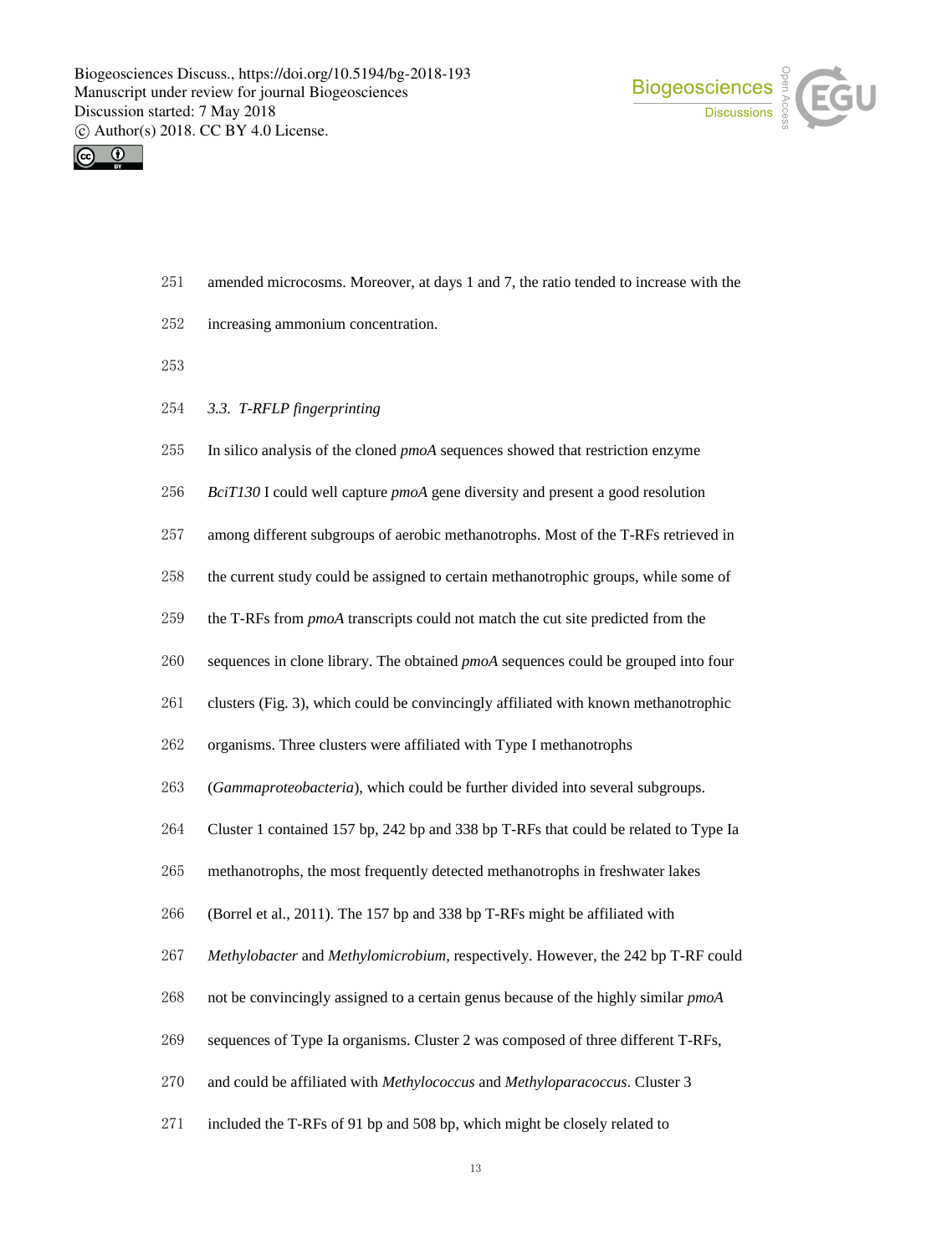



- *Candidatus Methylospira*. Both cluster 2 and cluster 3 could be affiliated with Type
- Ib methanotrophs, but they distinctly differed in phylogeny and morphology
- (Danilova et al., 2016). Cluster 4 comprised of the T-RFs of 217 bp, 370 bp and 403
- bp, and it was phylogenetically related to Type IIa methanotrophs (*Methylocystaceae*
- in *Alphaproteobacteria*). The 403 bp T-RF was likely affiliated with *Methylosinus*,
- while 217 bp and 370 bp T-RFs could not be convincingly assigned to a single genus.
- 
- The 508 bp fragment could be affiliated with either *Methylospira* or unknown Type Ia
- methanotroph. Considering the low abundance of 508 bp T-RF (<0.5% in DNA
- TRFLP profile and approximately 2% in RNA TRFLP profile), and in order to avoid
- incorrect annotation, this T-RF was excluded from further analysis.
- 
- *3.4. T-RFLP diversity and profiles of pmoA gene and transcripts*
- Diversity of each community was calculated based on T-RFLP results. In the current
- study, the T-RFs with relative abundance more than 5% in at least one sample or with
- average relative abundance more than 2% in all samples were defined as major T-
- RFs. For a given sample, the total number of T-RFs and the number of major T-RFs
- were greater in RNA T-RFLP profile than in DNA T-RFLP profile. On day 1,
- ammonium amended microcosms tended to have lower *pmoA* gene diversity than un-
- amended microcosm, while an opposite trend was found at days 7 and 14 (Table 1).
- For a given sample, *pmoA* transcript showed higher Shannon diversity than *pmoA*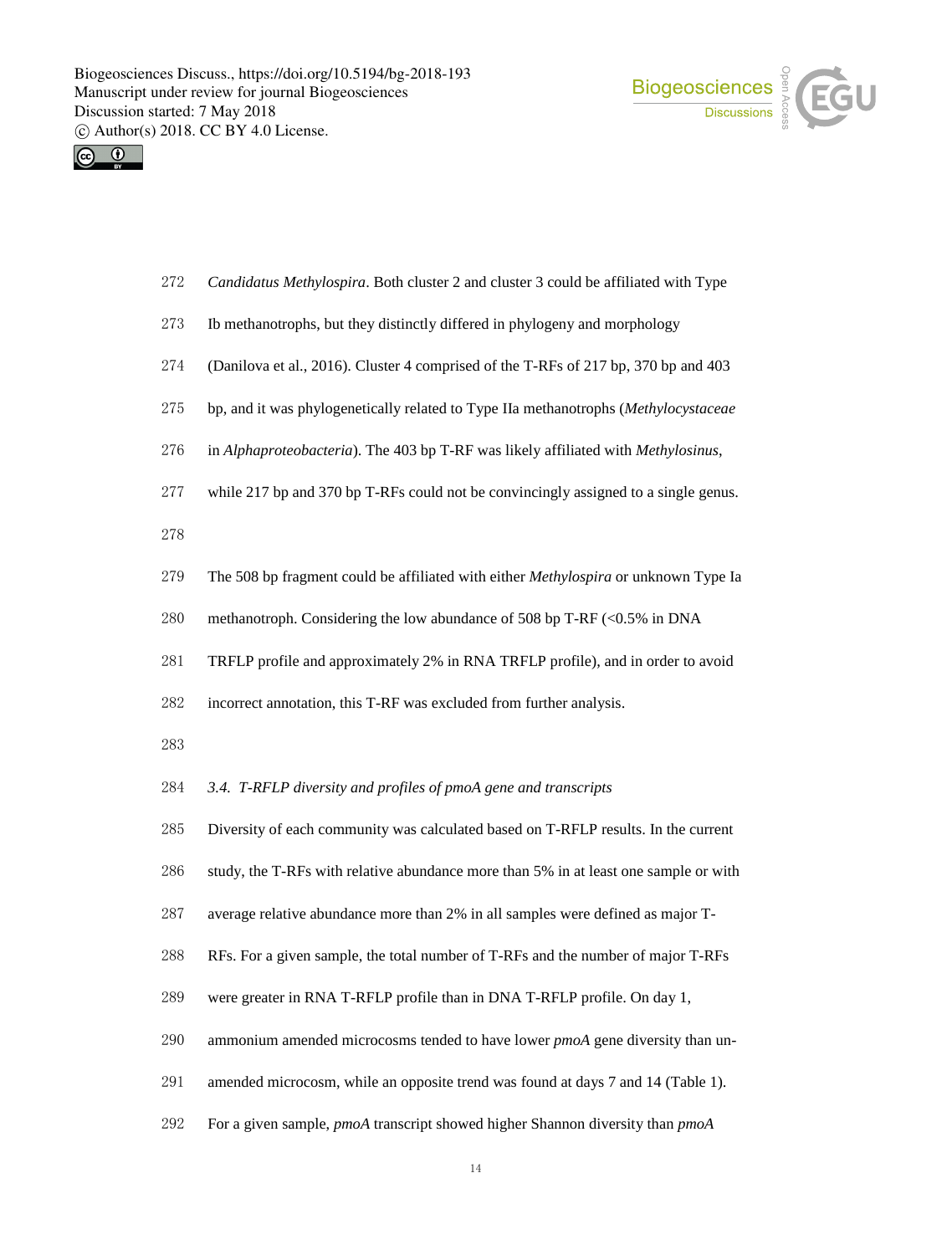



- gene. Ammonium amended microcosms tended to have lower *pmoA* transcript
- diversity than un-amended microcosm. In the microcosms with treatments A–D,
- *pmoA* transcript diversity tended to increase with time. However, the Shannon
- diversity of transcriptional T-RFs experienced an increase followed by a decrease in
- the microcosms with treatments E and F.
- 
- A total of 11–14 T-RFs were retrieved from T-RFLP analysis of DNA samples. Most
- of them (including all major T-RFs) could be well assigned to certain methanotrophic
- groups (Figs. 3 and 4a). In all DNA samples, Type Ia and Type IIa methanotrophs
- dominated methanotrophic communities. On day 1, the 242 bp T-RF (*Methylobacter*-
- related Type Ia methanotrophs) comprised about 50% of methanotrophic
- communities. The 370 bp T-RF (Type IIa methanotrophs) also showed a considerable
- proportion (20–25%). The addition of ammonium tended to induce no considerable
- change of methanotrophic community structure after 12-hour incubation. After 7 and
- 14 days of incubation, the proportions of major T-RFs illustrated an evident variation.
- The proportion of Type Ia methanotrophs (157 bp, 242 bp and 338 bp; marked in
- green) decreased with time, while Type IIa methanotrophs (217 bp and 370 bp,
- marked in pink) increased. The proportion of *Methylococcus*-related Type Ib
- methanotrophs (marked in blue) also increased, especially the 145 bp T-RF, whereas
- the proportion of *Methylospira*-related Type Ib methanotrophs (91 bp, marked in
- yellow) did not show a notable variation.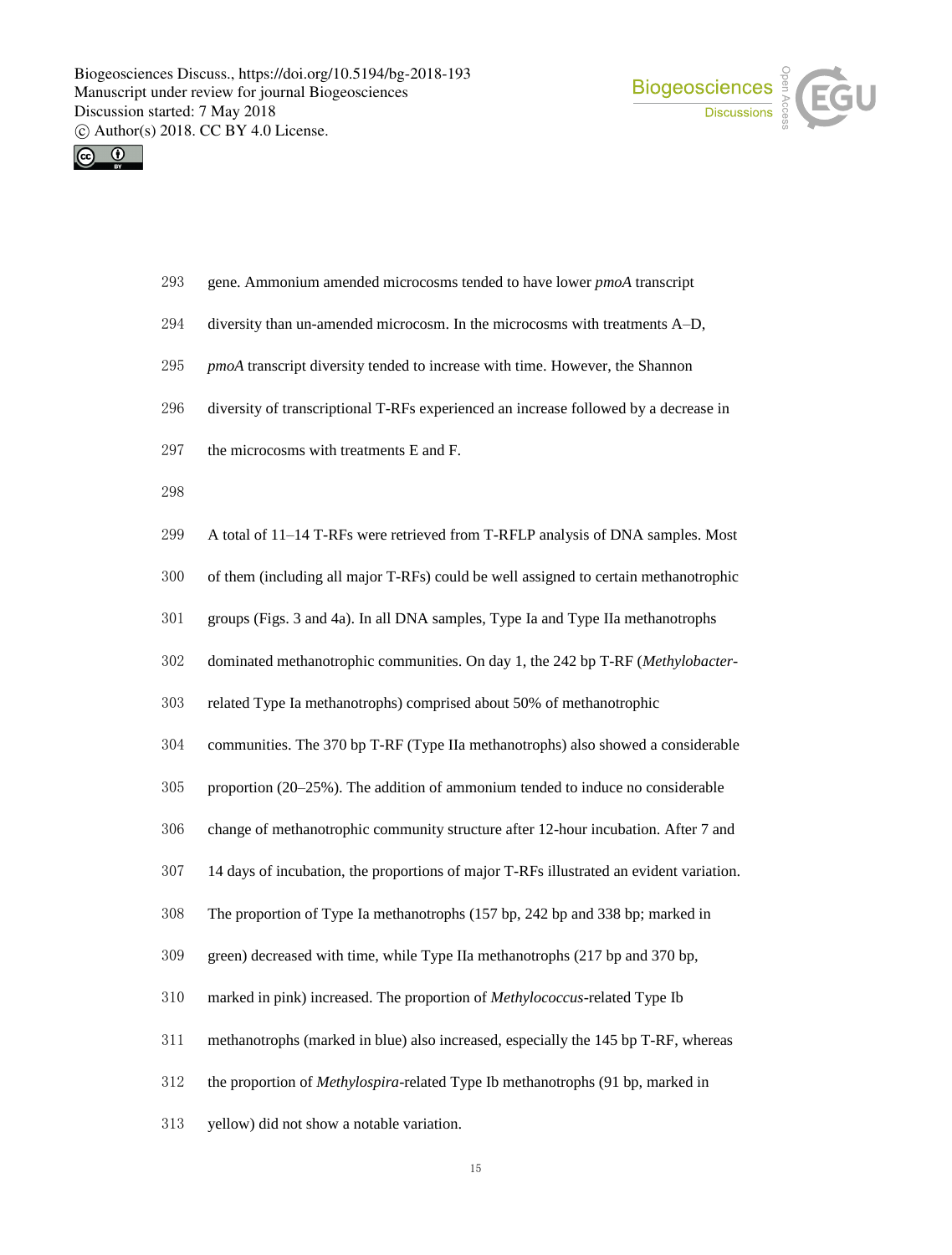



| 315 | A total of 14–38 T-RFs were retrieved from T-RFLP analysis of RNA samples, but          |
|-----|-----------------------------------------------------------------------------------------|
| 316 | most of them were only detected in a few samples with low relative abundance (Fig.      |
| 317 | 4b). Among the major transcript T-RFs, only 4 transcript T-RFs could be assigned to     |
| 318 | a known methanotrophic group, and on day 1 they comprised of a considerable part of     |
| 319 | methanotrophic community in un-amended microcosm (43–72%) and of in amended             |
| 320 | microcosms (22–72%), while the other 7 T-RFs were not found in <i>pmoA</i> gene library |
| 321 | as well as DNA T-RFLP profiles. Compared with <i>pmoA</i> gene, the community           |
| 322 | structure of pmoA transcripts was more sensitive to external ammonium addition. The     |
| 323 | addition of ammonium induced a marked shift in <i>pmoA</i> transcriptional community    |
| 324 | structure after 12-h incubation. The proportion of 242 bp increased, but the proportion |
| 325 | of 91 bp decreased. After 1 or 2 weeks' incubation, the microcosms with treatments      |
| 326 | B, C, D and E had similar transcriptional community structure as the un-amended         |
| 327 | microcosm. However, the microcosm with treatment F (with the highest ammonium           |
| 328 | addition) encountered a remarkable increase in 91 bp (Ca. Methylospira-related Type     |
| 329 | Ib methanotrophs). Moreover, the 370 bp T-RF, accounting for up to one fourth           |
| 330 | (average) of DNA T-RFs, was only detected on day 14, with relative abundance of         |
| 331 | $0.8 - 2.9\%$ .                                                                         |
| 332 |                                                                                         |

*3.5. Clustering and statistical analysis of TRFLP profiles*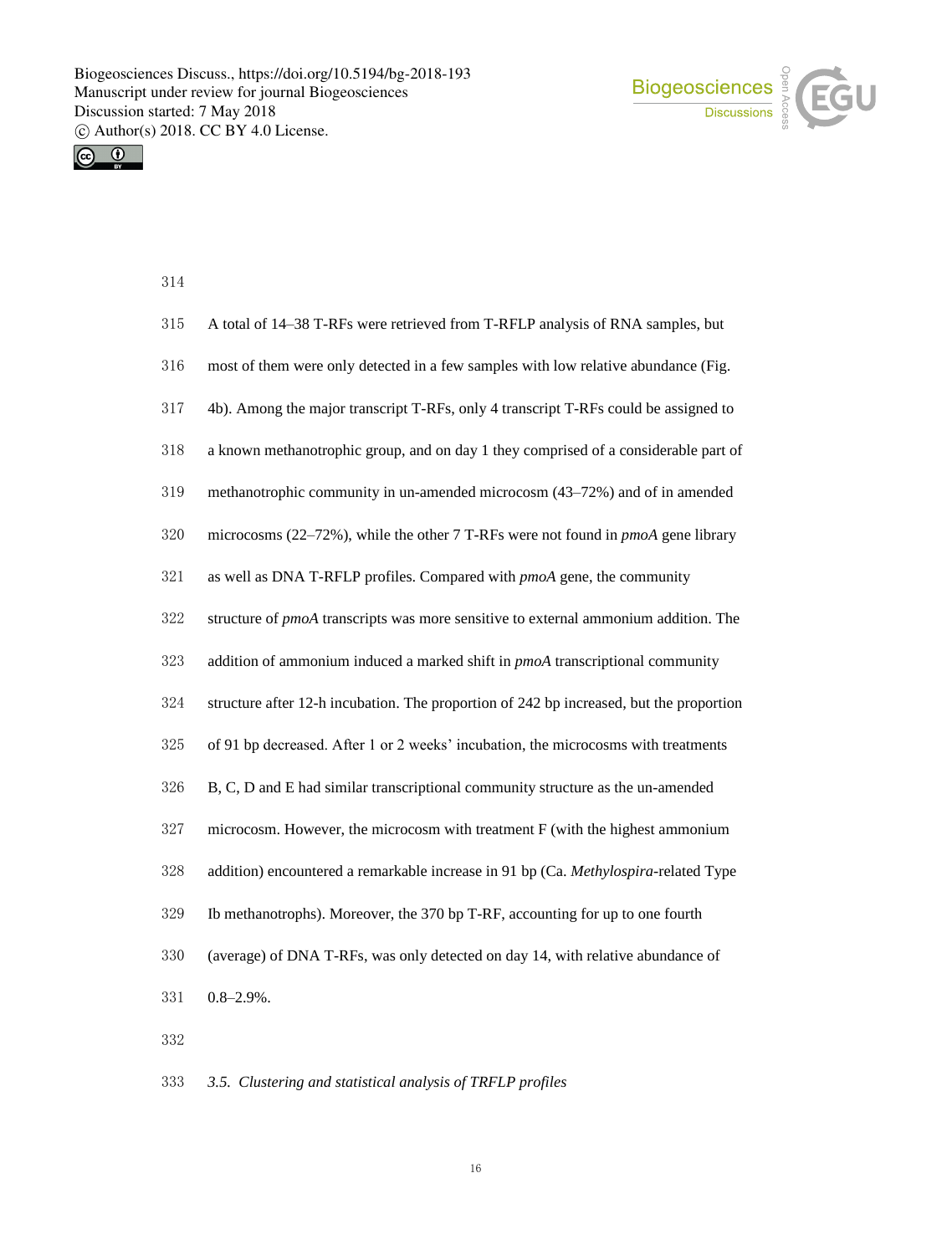



| 334 | DNA- and RNA-based methanotrophic community structures were characterized with               |
|-----|----------------------------------------------------------------------------------------------|
| 335 | hierarchal clustering based on Bray-Curtis dissimilarity (Fig. 5). pmoA community            |
| 336 | structure was quite stable during the whole incubation period. Most of the samples on        |
| 337 | day 1 were grouped together. Samples B7, D7, E7, B14, C14, D14, E14 and F14 were             |
| 338 | clustered into another group. Sample D1 was distantly separated from other samples,          |
| 339 |                                                                                              |
| 340 | Higher dissimilarity of transcriptional community structures could be observed among         |
| 341 | samples. The samples on day 1 were still close to each other, and they were clearly          |
| 342 | separated from the samples at day 7 and 14. Samples A7, A14, B7, B14, D7, E7 and             |
| 343 | F7 could form a clade, while samples C7, D14 and E14 formed another clade.                   |
| 344 | Moreover, sample F14 was distantly separated from other samples.                             |
| 345 |                                                                                              |
| 346 | RDA with permutation test was carried out to test the potential relationship between         |
| 347 | each major T-RF and factors (treatment and incubation time). The result indicated that       |
| 348 | incubation time had a significant impact on DNA-based methantrophic community                |
| 349 | composition $(P< 0.01)$ , while ammonium concentration did not exert a significant           |
| 350 | influence ( $P > 0.05$ ). The constrained variables could explain up to 74.4 % of total      |
| 351 | variance. However, most of the explained variance (73.7% out of 74.4%) was related           |
| 352 | to constrained axis 1, and only the first axis was significant ( $P = 0.029$ ). In addition, |
| 353 | for RNA-based methantrophic community, treatment and time were able to explain               |
|     |                                                                                              |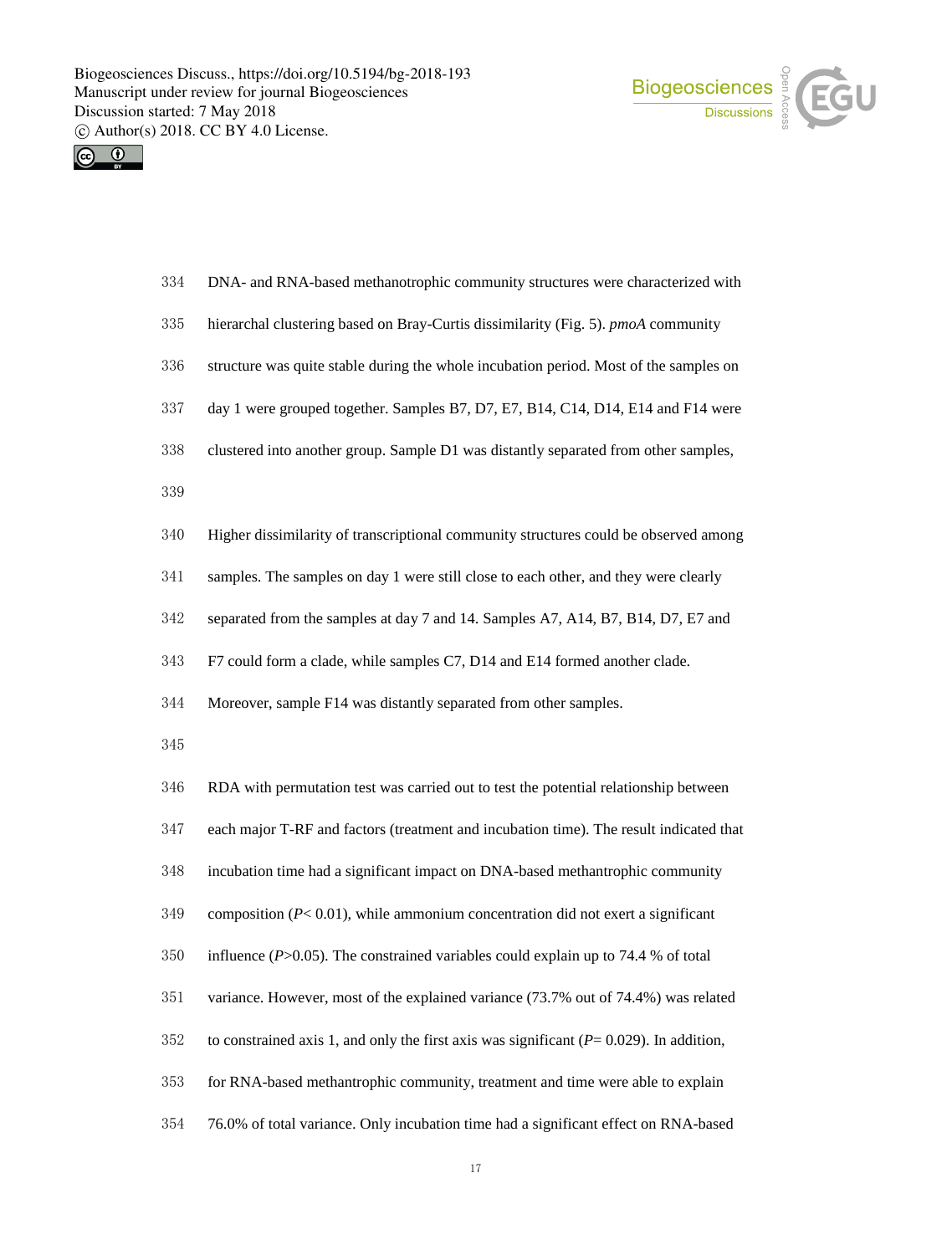



- methantrophic community composition (*P*< 0.01), and only the first constrained axis
- was significant (*P*<0.01). These results indicated that after the addition and with the
- depletion of ammonium, the community compositions of both *pmoA* gene and
- transcripts could undergo a considerable shift.
- 
- **4. Discussion**
- *4.1. Effect of ammonium on MOP*
- The current study showed that a high dosage of ammonium could present a temporary
- inhibition effect on methane oxidation. The result was consistent with several
- previous studies (Bosse et al., 1993; Murase and Sugimoto, 2005; Nold et al., 1999).
- These studies indicated that the addition of ammonium might inhibit methane
- oxidation in water and sediment of freshwater lake. However, to date, the minimal
- inhibit concentration for methane oxidation in lake sediment is still unclear. Bosse et
- al. (1993) pointed out that methane oxidation in littoral sediment of Lake Constance
- could be partially inhibited when ammonium concentration in pore water was higher
- than 4 mM. In contrast, methane oxidation in sediment of hyper-eutrophic Lake
- Kevätön was not obviously affected by a continuous water flow containing up to 15
- mM of ammonium (Liikanen and Martikainen, 2003). Lake Kevätön and Dianchi
- Lake had similar average water depth, and the overlying water of sediment in both
- lakes had very high levels of ammonium (Liikanen and Martikainen, 2003). In the
- present study, inhibition was only observed in the microcosm with a very high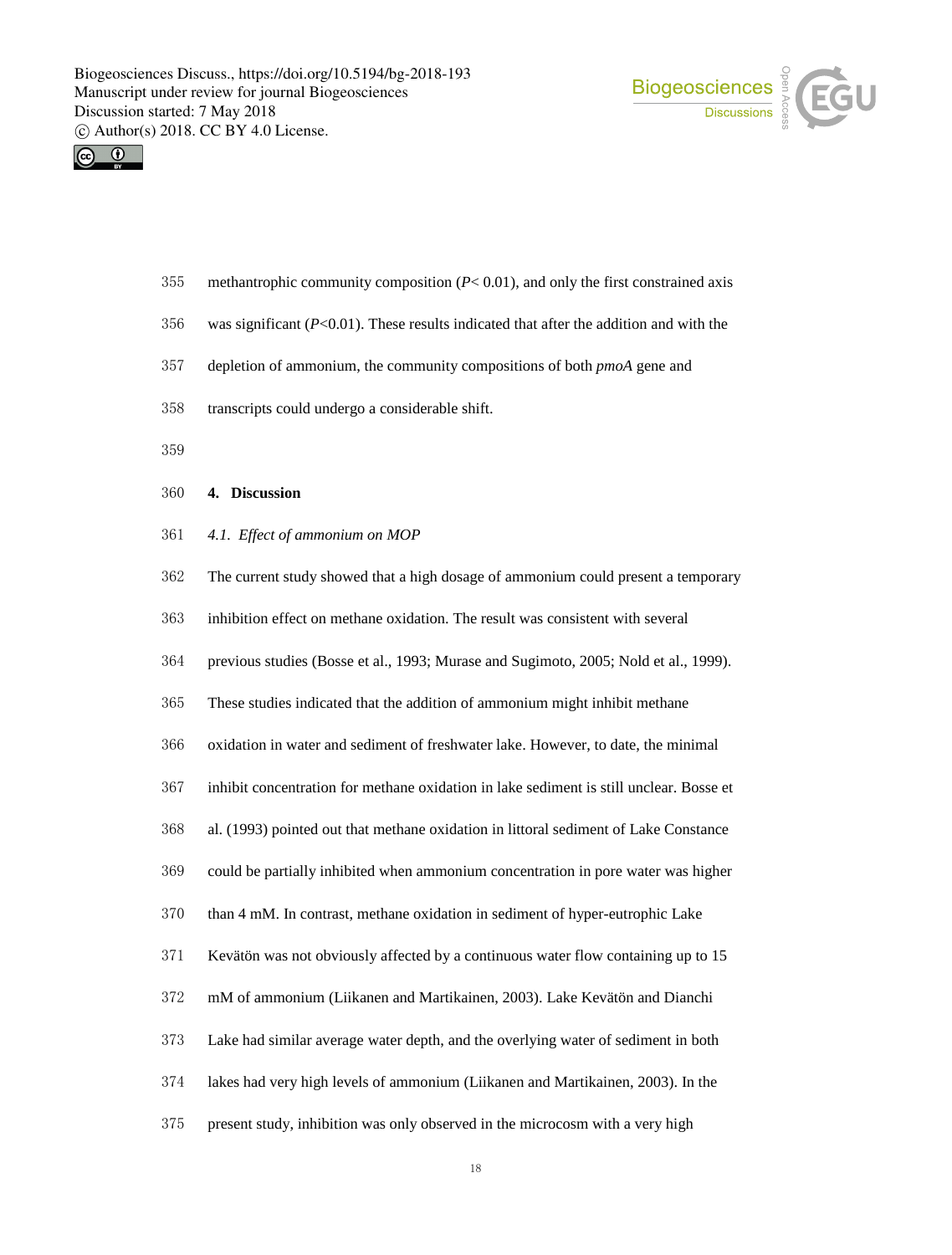



| 376 | ammonium dosage (with 17.3 mM ammonium in overlying water on day 1), while no         |
|-----|---------------------------------------------------------------------------------------|
| 377 | evident inhibition was found in the other ammonium amended microcosms, even at        |
| 378 | high dosages. This suggested that methane oxidation might depend on ammonium          |
| 379 | dosage, which was sustained by the result of two-way ANOVA. The minimal inhibit       |
| 380 | concentration for methane oxidation in Dianchi Lake was much higher than that in      |
| 381 | Lake Constance (Bosse et al. 1993). Hence, the minimal inhibition concentration for   |
| 382 | methane oxidation could be lake-specific.                                             |
| 383 |                                                                                       |
| 384 | Despite of a very high dosage of ammonium, sediment MOP was only partially            |
| 385 | inhibited. This might be explained by two facts. The studied sediment sample          |
| 386 | originated from a eutrophic lake, which suffered from high ammonium input.            |
| 387 | Methanotrophs in this kind of ecosystem could effectively oxidize methane under the   |
| 388 | condition of high ammonia concentration (Liikanen and Martikainen, 2003). This was    |
| 389 | consistent with the above-mentioned lake-related minimal inhibition concentration for |
| 390 | methane oxidation. On the other hand, the affinity of pMMO (pmoA encoding             |
| 391 | protein) to methane is much higher than that to ammonium (Bédard and Knowles,         |
| 392 | 1989). As a result, when the methane concentration is high enough, as a common case   |
| 393 | for the measurement of MOP, methanotrophs should be able to consume a                 |
| 394 | considerable amount of methane.                                                       |
| 395 |                                                                                       |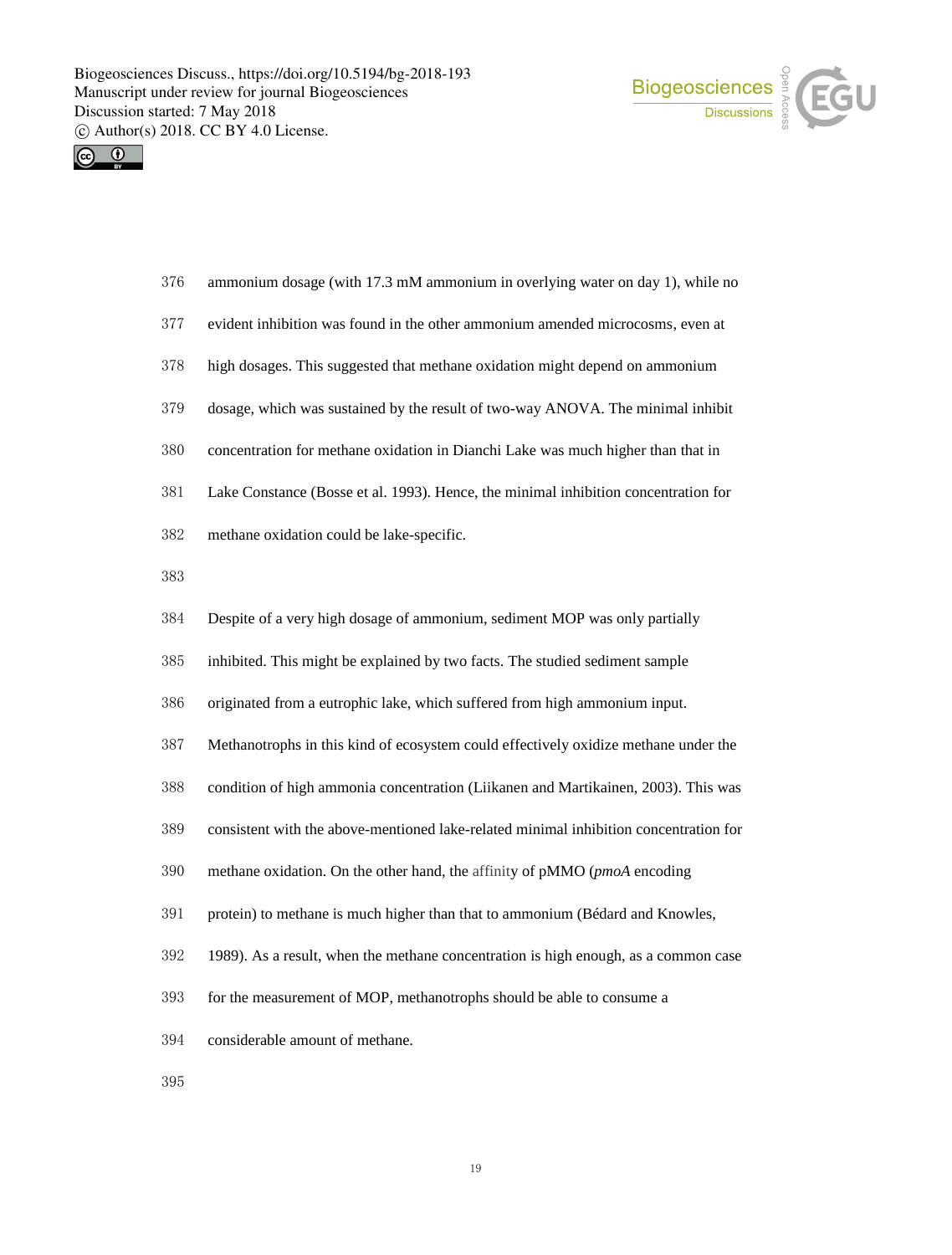



- A recovery of MOP after a single-shot fertilization has been reported in forest soil
- (Borjesson and Nohrstedt, 2000). In this study, it was noted that after the depletion of
- ammonium, sediment MOP could also get a quick recovery. The highest ammonium
- dosage eventually stimulated sediment MOP in the long run (about two weeks).
- Considering the increase of *pmoA* gene abundance and the change of RNA-based
- methantrophic community structure, this might be attributed to an adaption to the
- environment. The initial decrease of MOP could be explained by the competition
- between methane and ammonium for pMMO (Bédard and Knowles, 1989), while the
- subsequent increase of MOP might be the consequence of the shift in methantrophic
- community structure (Seghers et al., 2003; Shrestha et al., 2010) and the increase of
- *pmoA* gene abundance and transcription.
- 
- *4.2. Effect of ammonium on pmoA gene and transcript abundance*
- So far, little is known about the changes of methanotrophic abundance and transcripts
- induced by external ammonium amendment. Alam and Jia (2012) reported that the
- addition of 200 μg of nitrogen/g dry weight soil (in ammonium sulfate) showed no
- significant influence on *pmoA* gene abundance in paddy soil. However, in
- ammonium-amended rhizospheric soil microcosms, *pmoA* gene abundance slightly
- increased after 29 days' incubation (Shrestha et al., 2010). In this study, after 7 days'
- incubation, the sediment microcosm with the highest ammonium dosage had much
- higher *pmoA* gene abundance than un-amended microcosm and other amended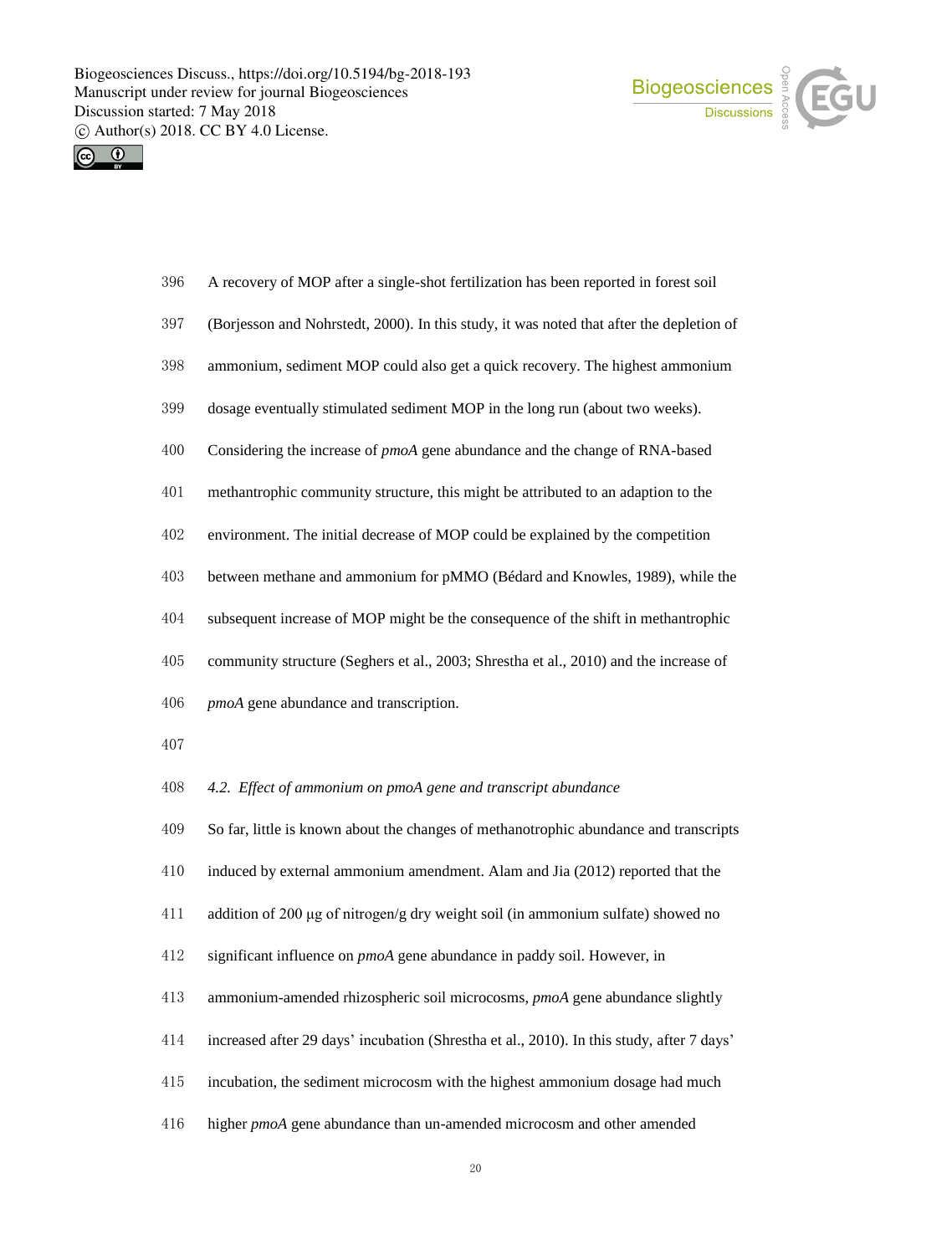



- microcosms with lower dosage, whereas no significant difference of *pmoA* gene
- abundance was detected between un-amended microcosm and amended microcosms
- (except for the treatment with the highest ammonium dosage). After 14 days'
- incubation, the microcosm with the highest ammonium dosage also had much higher
- DNA-based methanotrophic abundance than other amended microcosms. Hence, the
- present study further provided the evidence that the addition of ammonium,
- depending on dosage, could influence freshwater sediment DNA-based
- methanotrophic abundance, which was in agreement with the result of two-way
- ANOVA. Dianchi Lake had been suffering from eutrophication for over 30 years
- (Huang et al., 2017). It could be assumed that methanotroph community in this lake
- had been adapted to high in-situ ammonia concentration. As a result, only extremely
- high dosage of ammonium could pose a significant impact on DNA-based
- methanotrophic abundance.
- 
- At each time, the microcosm with no external ammonium addition had lower
- abundance of *pmoA* transcripts than each amended microcosm. This suggested the
- addition of ammonium could influence the transcription of *pmoA* gene. The
- stimulation of *pmoA* transcription by the addition of ammonium could be attributed to
- the competition between methane and ammonium for the binding site of pMMO
- (Bédard and Knowles, 1989). This was also verified by the similar number of
- transcripts in these amended microcosms after the considerable reduction of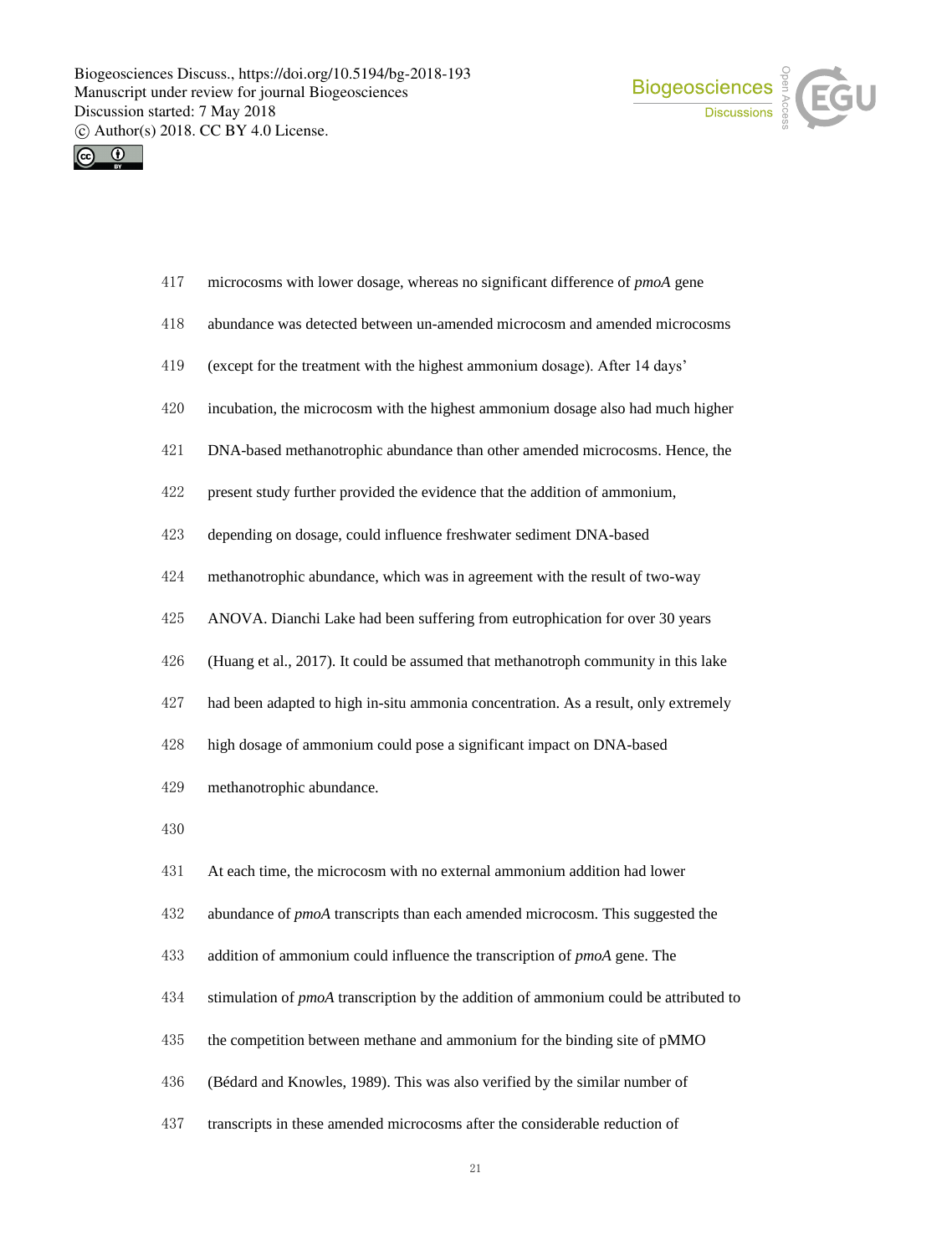



- ammonium. At days 1 and 14, the abundance of *pmoA* transcripts differed greatly in
- different amended microcosms. This suggested that ammonium dosage could
- influence the number of *pmoA* transcripts, which was consistent with the result of
- two-way ANOVA.
- 
- *4.3. Effect of ammonium on DNA- and RNA-based* methanotrophic *community*
- *compositions*
- Several previous studies have investigated the influence of ammonium amendment on
- soil methanotrophic community structure (Alam and Jia, 2012; Mohanty et al., 2006;
- Shrestha et al., 2010), yet information about the influence of ammonium amendment
- on freshwater methanotrophic community structure is still lacking. In this study,
- immediately after ammonium addition (after 12-h incubation), the relative abundance
- of Type I (especially Type Ia) methanotrophs transcripts increased, instead of Type II.
- This coincided with the result reported in rice and forest soils (Mohanty et al., 2006).
- This also suggested that a high level of ammonia favored the growth of Type I
- methantrophs and they might play an important role in methane oxidation in
- ammonia-rich lake. However, both DNA- and RNA-based T-RFLP profiles indicated
- that the addition of ammonium lead to an increase in the ratio of Type II to Type I
- methanotrophs in two weeks, which was contrary to the results observed in some
- previous studies in soil ecosystems (Alam and Jia, 2012; Bodelier et al., 2000;
- Mohanty et al., 2006). These previous studies found that Type I methanortrophs had a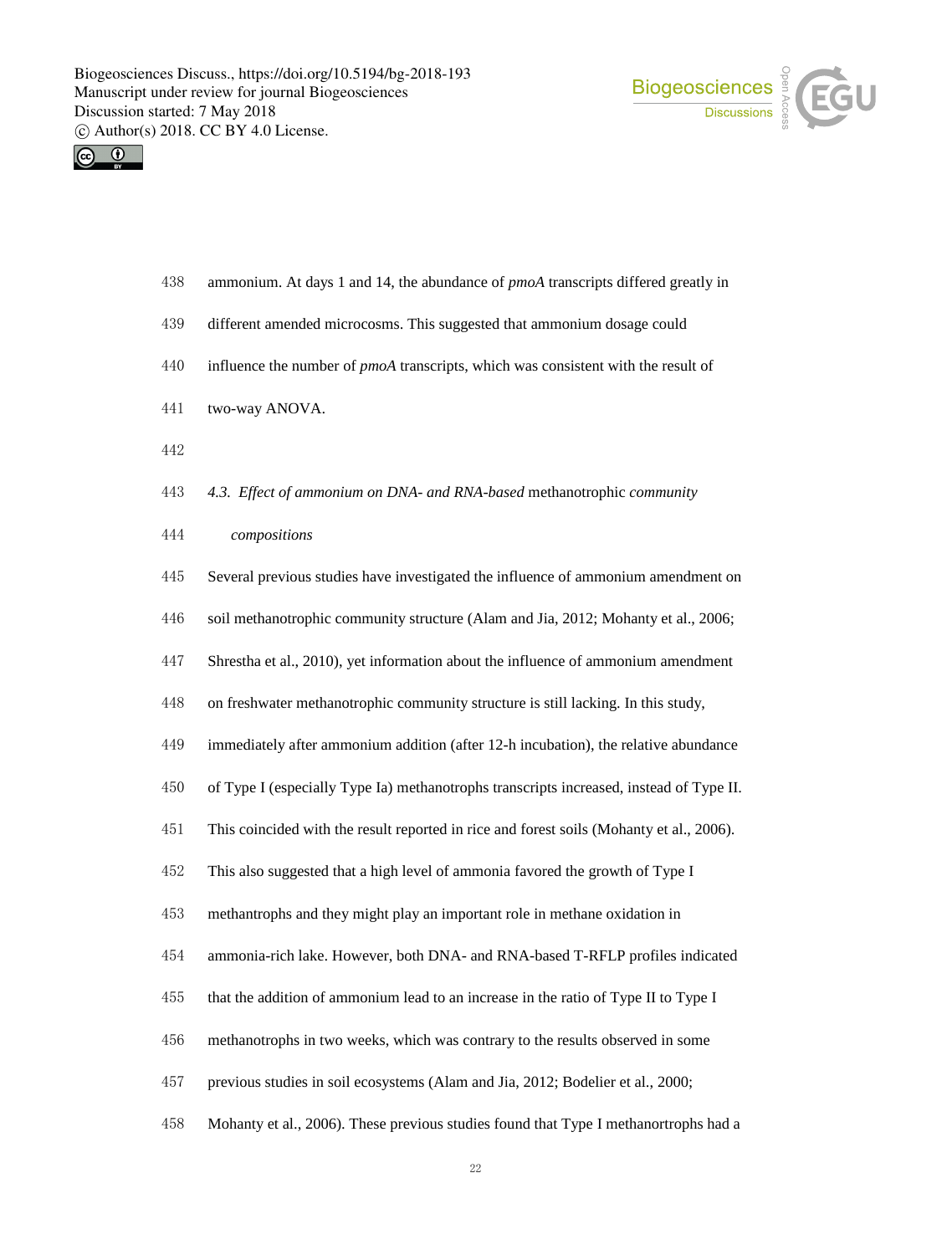



- numerical advantage over Type II at a high ammonia concentration. Our recent field
- study suggested that that the abundance of Type II methanotrophs in sediment of
- Dianchi Lake was closely correlated to the concentration of ammonia (Yang et al.,
- 2016). Therefore, the response of methanotrophs to ammonia might depend on the
- type of ecosystem. In addition, the community compositions of *pmoA* genes and
- transcripts could be divergent, and DNA-based and RNA-based methanotrophs could
- show different responses to ammonium addition (Shrestha et al. 2010). In this study,
- compared with *pmoA* gene, the community structure of *pmoA* transcripts was more
- sensitive to external ammonium addition. This was in a consensus with the result of a
- previous study on the effect of ammonium addition on methanotrophs in root and
- rhizospheric soils (Shrestha et al. 2010).
- 

# **5. Conclusions**

 This was the first microcosm study on the influence of ammonium on freshwater lake sediment methanotroph community. In freshwater lake sediment microcosm, methane oxidation potential and methanotrophic community could be influenced by ammonium amendment. Ammonia concentration had a significant impact on methanotrophic abundance and diversity, but exerted no evident influence on community structure. Compared with *pmoA* gene, transcripts were more sensitive to external ammonium addition. Further works are necessary in order to elucidate the influence of ammonium on methane oxidation in freshwater sediment.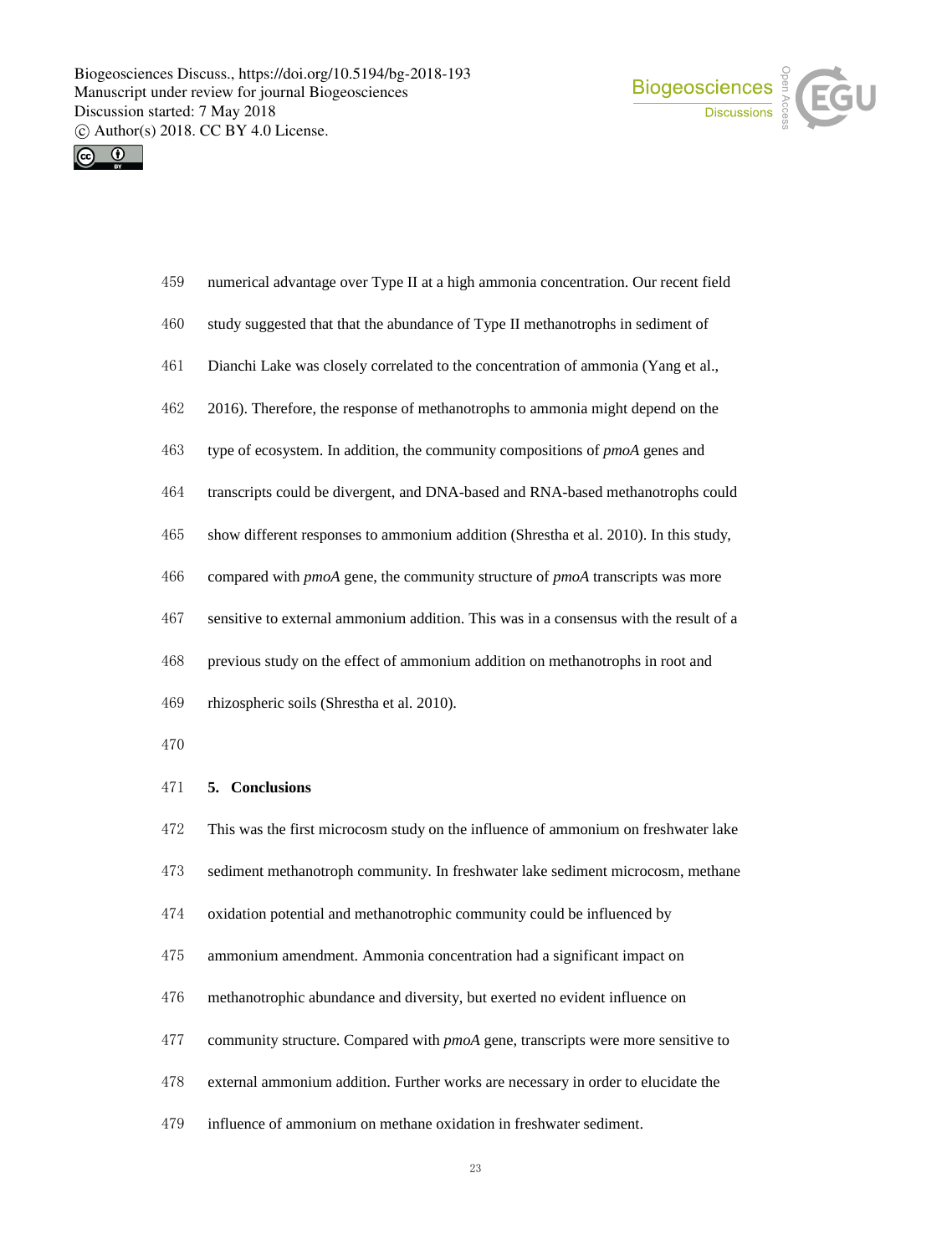



## 

## **Conflict of interest**

- The authors declare that they have no competing interests.
- 

### **Acknowledgments**

- This work was financially supported by National Natural Science Foundation of
- China (No. 41571444), and National Basic Research Program of China (No.
- 2015CB458900).
- 

#### **References**

- Alam, M., Jia, Z., 2012. Inhibition of methane oxidation by nitrogenous fertilizers in a
- paddy soil. Front. Microbiol. 3, 246.
- Bastviken, D., Cole, J., Pace, M., Tranvik, L., 2004. Methane emissions from lakes:
- Dependence of lake characteristics, two regional assessments, and a global
- estimate. Glob. Biogeochem. Cycle 18, GB4009.
- Bastviken, D., Cole, J., Pace, M., de Bogert, M., 2008. Fates of methane from
- different lake habitats: Connecting whole-lake budgets and CH<sup>4</sup> emissions. J.
- Geophys. Res.-Biogeosci.113, G02024.
- Bédard, C., Knowles, R., 1989. Physiology, biochemistry, and specific inhibitors of
- 499 CH<sub>4</sub>, NH<sub>4</sub><sup>+</sup>, and CO oxidation by methanotrophs and nitrifiers. Microbiol. Rev. 53,
- 68–84.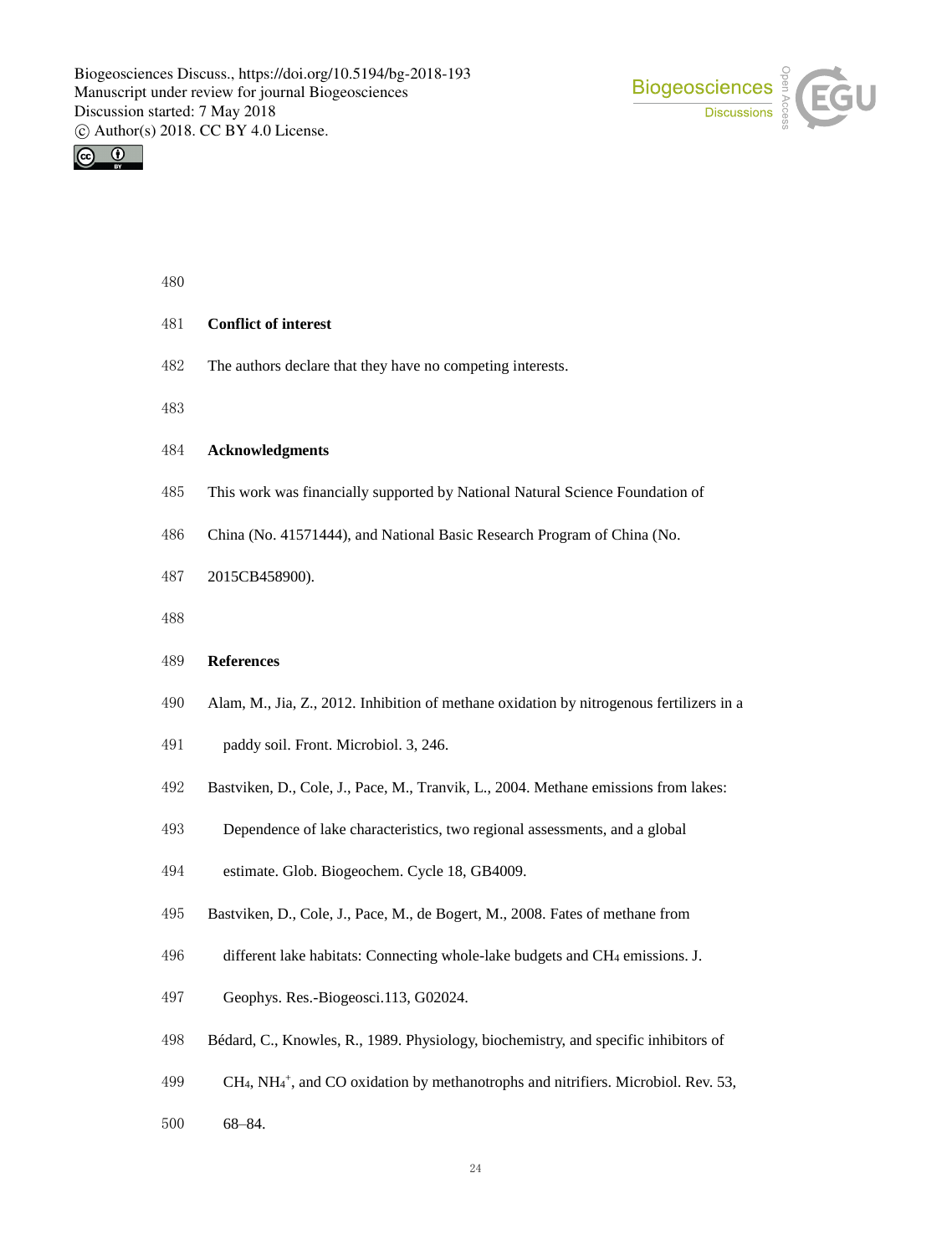



- Bodelier, P.L.E., Roslev, P., Henckel, T., Frenzel, P., 2000. Stimulation by ammonium-
- based fertilizers of methane oxidation in soil around rice roots. Nature 403, 421–
- 424.
- Bodelier, P.L.E., Laanbroek, H.J., 2004. Nitrogen as a regulatory factor of methane
- oxidation in soils and sediments. FEMS Microbiol. Ecol. 47, 265–277
- Borjesson, G., Nohrstedt, H.O., 2000. Fast recovery of atmospheric methane
- consumption in a Swedish forest soil after single-shot N-fertilization. For. Ecol.
- Manage. 134, 83–88.
- Borrel, G., Jezequel, D., Biderre-Petit, C., Morel-Desrosiers, N., Morel, J.P., Peyret,
- P., Fonty, G., Lehours, A.C., 2011. Production and consumption of methane in
- freshwater lake ecosystems. Res. Microbiol. 162, 832–847.
- Bosse, U., Frenzel, P., Conrad, R., 1993. Inhibition of methane oxidation by
- ammonium in the surface layer of a littoral sediment. FEMS Microbiol. Ecol. 13,
- 123–134.
- Danilova, O.V., Suzina, N.E., Van De Kamp, J., Svenning, M.M., Bodrossy, L.,
- Dedysh, S.N., 2016. A new cell morphotype among methane oxidizers, a spiral-
- shaped obligately microaerophilic methanotroph from northern low-oxygen
- environments. ISME J 10, 2734–2743.
- Jang, I., Lee, S., Zoh, K.D., Kang, H., 2011. Methane concentrations and
- methanotrophic community structure influence the response of soil methane
- oxidation to nitrogen content in a temperate forest. Soil Biol. Biochem. 43, 620–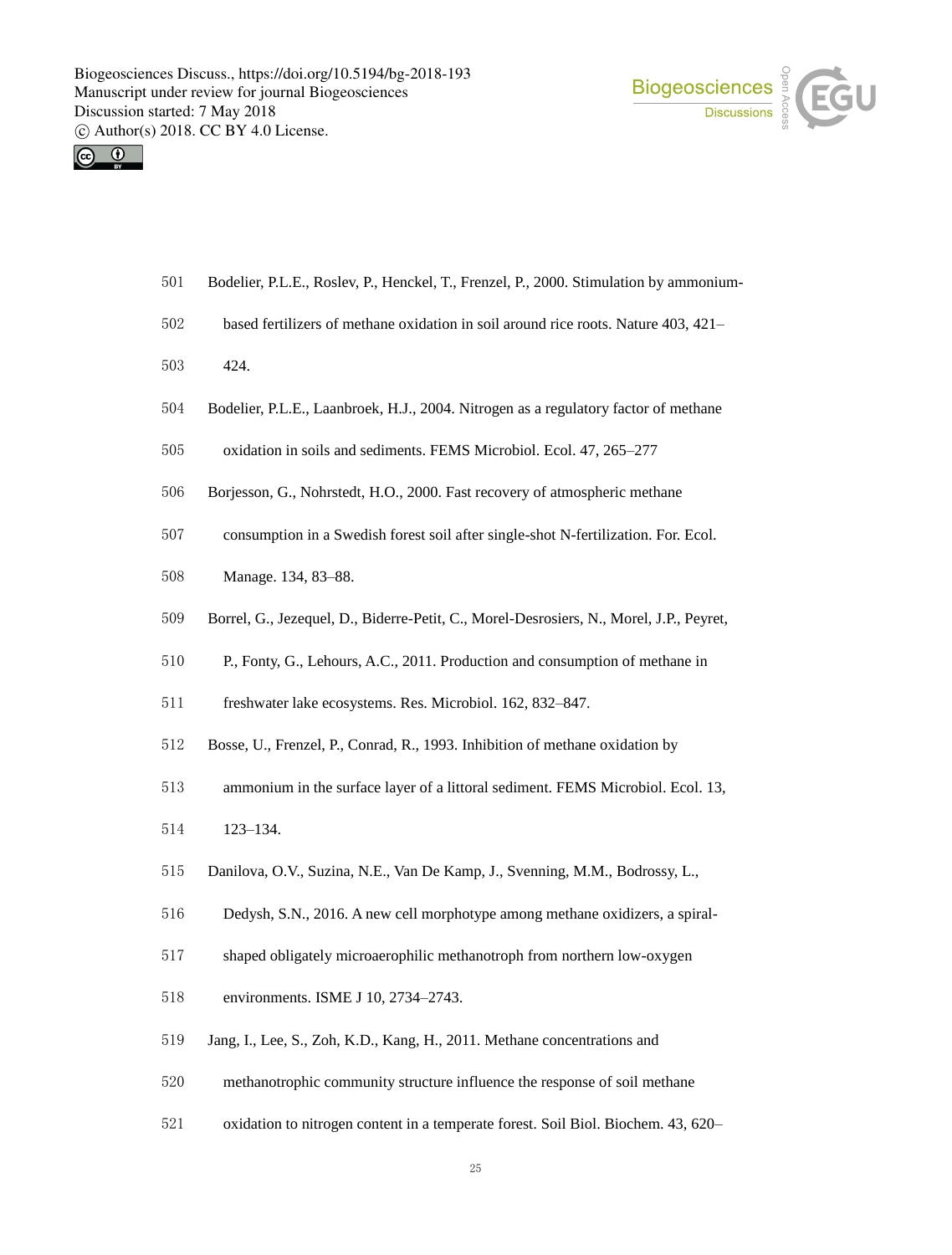



- 627.
- Huang, C.C., Yao, L., Zhang, Y.L., Huang, T., Zhang, M.L., Zhu, A.X., Yang, H.,
- 2017. Spatial and temporal variation in autochthonous and allochthonous
- contributors to increased organic carbon and nitrogen burial in a plateau lake. Sci.
- Total Environ. 603, 390–400.
- Kumar, S., Stecher, G., Tamura, K., 2016. MEGA7: Molecular evolutionary genetics
- analysis version 7.0 for bigger datasets. Mol. Biol. Evol. 33, 1870–1874.
- Letunic, I., Bork, P., 2016. Interactive tree of life (iTOL) v3, an online tool for the
- display and annotation of phylogenetic and other trees. Nucleic Acids Res. 44,
- W242–W245.
- Liikanen, A., Martikainen, P.J., 2003. Effect of ammonium and oxygen on methane
- and nitrous oxide fluxes across sediment–water interface in a eutrophic lake.
- Chemosphere 52, 1287–1293.
- Liu, Y., Zhang, J.X., Zhao, L., Li, Y.Z., Yang, Y.Y., Xie, S.G., 2015. Aerobic and
- nitrite-dependent methane-oxidizing microorganisms in sediments of freshwater
- lakes on the Yunnan Plateau. Appl. Microbiol. Biotechnol. 99, 2371–2381.
- Mohanty, S.R., Bodelier, P.L., Floris, V., Conrad, R., 2006. Differential effects of
- nitrogenous fertilizers on methane-consuming microbes in rice field and forest
- soils. Appl. Environ. Microbiol. 72, 1346–1354.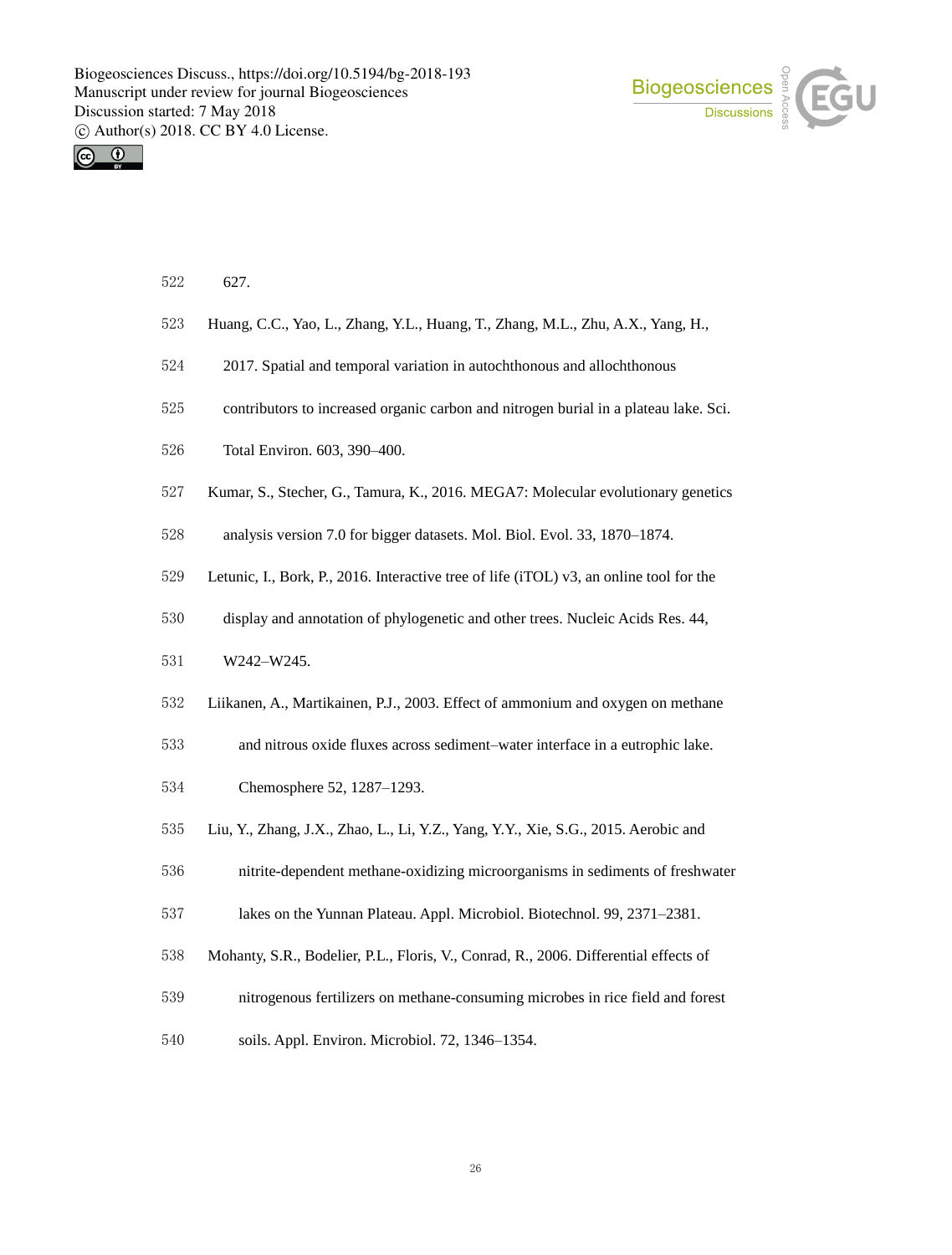



- Murase, J., Sugimoto, A., 2005. Inhibitory effect of light on methane oxidation in the
- pelagic water column of a mesotrophic lake (Lake Biwa, Japan). Limnol.
- Oceanogr. 50, 1339–1343.
- Nold, S.C., Boschker, H.T.S., Pel, R., Laanbroek, H.J., 1999. Ammonium addition
- inhibits 13C-methane incorporation into methanotroph membrane lipids in a
- freshwater sediment. FEMS Microbiol. Ecol. 29, 81–89.
- Nyerges, G., Stein, L.Y., 2009. Ammonia cometabolism and product inhibition vary
- considerably among species of methanotrophic bacteria. FEMS Microbiol. Lett.
- 297, 131–136.
- Oksanen. J, Blanchet, F.G., Friendly, M., Kindt, R., Legendre P., McGlinn, D.,
- Minchin, P.R., O'Hara, R. B., Simpson G.L, Solymos, P., Stevens M.H.H.,
- Szoecs, E., Wagner, H., 2018. Vegan, Community ecology package, version 2.4-
- 6, Available at, https,//CRAN.R-project.org/package=vegan.
- Rudd, J.W.M., Hamiltion, R.D., 1975. Factors controlling rates of methane oxidation
- and the distribution of the methane oxidizers in a small stratified lake. Arch.
- Hydrobiol. 75, 522–538.
- Rudd, J.W.M., Furutani, A., Flett, R.J., Hamilton, R.D., 1976. Factors controlling
- methane oxidation in Shield Lakes: The role of nitrogen fixation and oxygen
- concentration. Limnol Oceanogr, 21, 357–364.
- Seghers, D., Top, E.M., Reheul, D., Bulcke, R., Boeckx, P., Verstraete, W., Siciliano,
- S.D., 2003. Long-term effects of mineral versus organic fertilizers on activity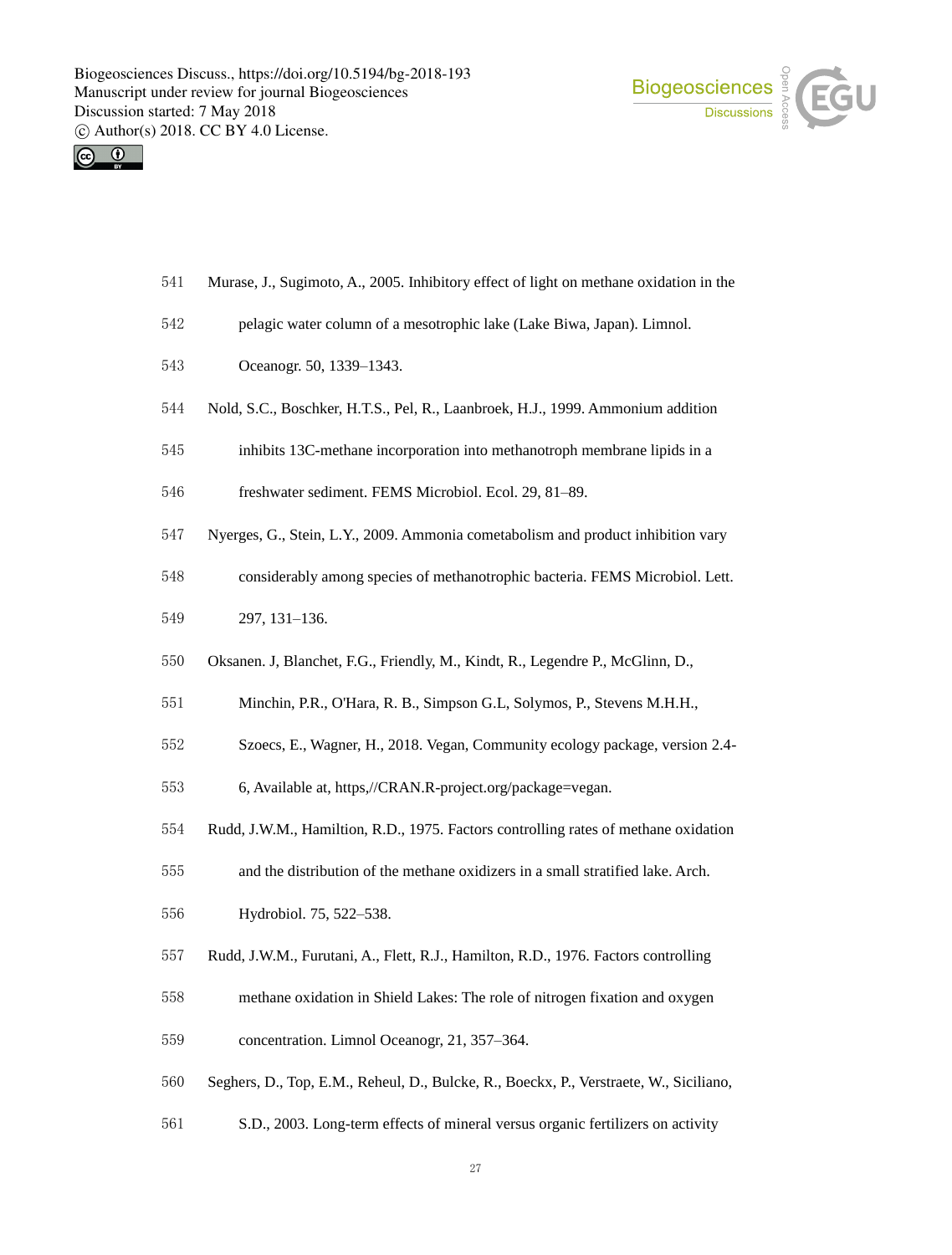



| 562 | and structure of the methanotrophic community in agricultural soils. Environ. |  |  |  |
|-----|-------------------------------------------------------------------------------|--|--|--|
|     |                                                                               |  |  |  |

- Microbiol. 5, 867–877.
- Shrestha, M., Shrestha, P.M., Frenzel, P., Conrad, R., 2010. Effect of nitrogen
- fertilization on methane oxidation, abundance, community structure, and gene
- expression of methanotrophs in the rice rhizosphere. ISME J 4, 1545–1556.
- Veraart, A.J., Steenbergh, A.K., Ho, A., Kim, S.Y., Bodelier, P.L.E., 2015. Beyond

nitrogen: The importance of phosphorus for CH<sup>4</sup> oxidation in soils and

- sediments. Geoderma 259, 337–346.
- Yang, Y.Y., Zhao, Q., Cui, Y.H., Wang, Y.L., Xie, S.G., Liu, Y., 2016. Spatio-
- temporal variation of sediment methanotrophic microorganisms in a large
- eutrophic lake. Microb. Ecol. 71, 9–17.
- Zhang, X., Kong, J.Y., Xia, F.F., Su, Y., He, R., 2014. Effects of ammonium on the
- activity and community of methanotrophs in landfill biocover soils. Syst. Appl.
- Microbiol. 37, 296–304.
- 
- 
- 
- 
- 
- 
- 
-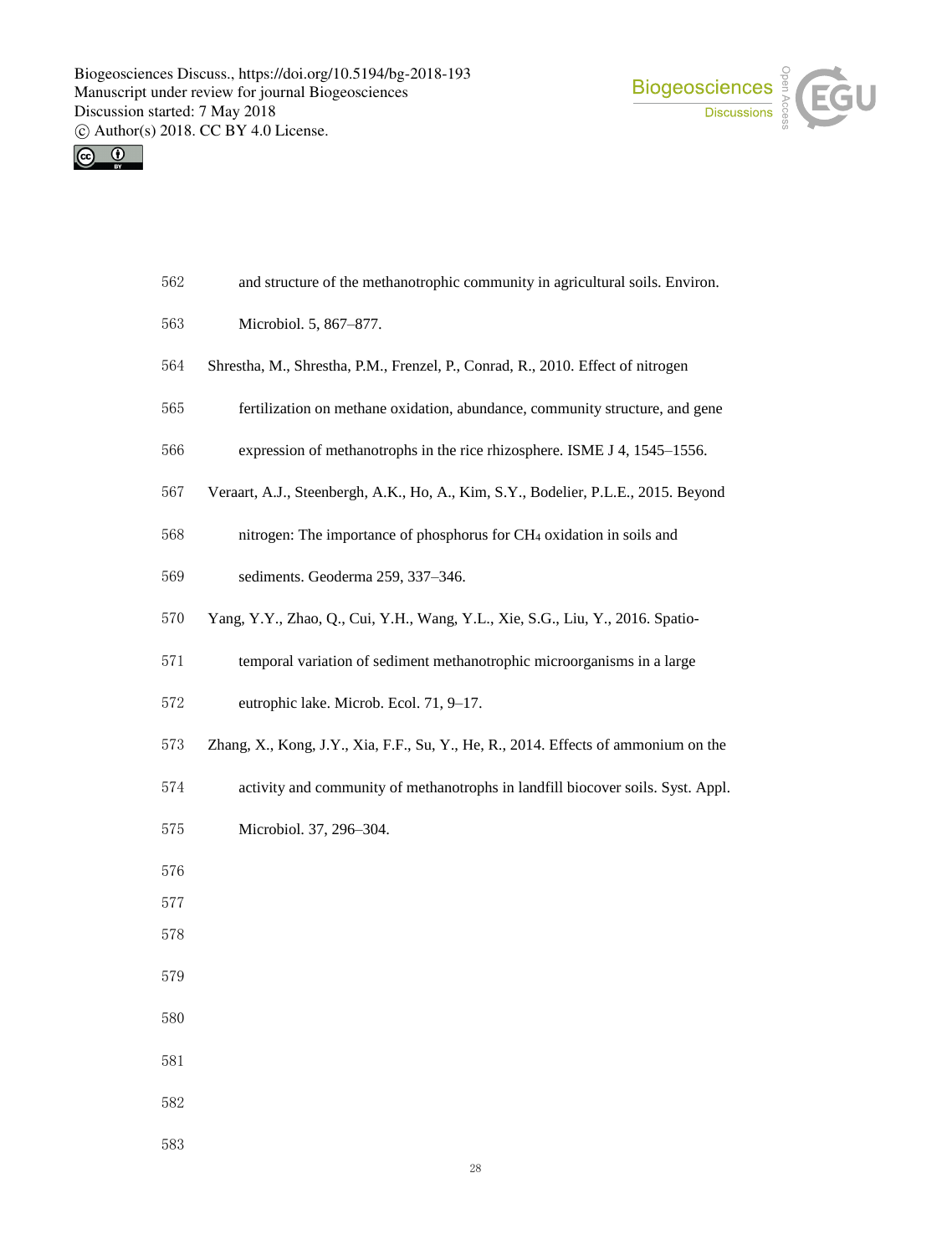



584

585

586

587 **Table 1** Numbers of T-RFs and T-RF-based Shannon diversity. For sample name,

|        |                 |       | <b>DNA</b> |       | <b>RNA</b> |  |  |
|--------|-----------------|-------|------------|-------|------------|--|--|
| Sample |                 | T-RFs | Shannon    | T-RFs | Shannon    |  |  |
|        | A1              | 11    | 1.55       | 23    | 2.55       |  |  |
|        | B <sub>1</sub>  | 11    | 1.55       | 23    | 2.23       |  |  |
|        | C <sub>1</sub>  | 11    | 1.49       | 22    | 2.17       |  |  |
|        | D1              | 11    | 1.27       | 14    | 1.70       |  |  |
|        | E1              | 11    | 1.48       | 20    | 2.12       |  |  |
|        | F1              | 12    | 1.66       | 25    | 2.55       |  |  |
|        | A7              | 12    | 1.74       | 28    | 2.92       |  |  |
|        | B7              | 12    | 1.80       | 32    | 3.09       |  |  |
|        | C7              | 13    | 1.77       | 27    | 2.86       |  |  |
|        | D7              | 12    | 1.79       | 18    | 2.46       |  |  |
|        | E7              | 14    | 1.89       | 30    | 2.98       |  |  |
|        | F7              | 13    | 1.70       | 24    | 2.70       |  |  |
|        | A14             | 13    | 1.70       | 36    | 3.17       |  |  |
|        | <b>B14</b>      | 12    | 1.79       | 38    | 3.09       |  |  |
|        | C14             | 12    | 1.83       | 33    | 2.96       |  |  |
|        | D <sub>14</sub> | 12    | 1.87       | 34    | 3.08       |  |  |
|        | E14             | 12    | 1.83       | 32    | 2.89       |  |  |
|        | F14             | 12    | 1.79       | 20    | 2.18       |  |  |

588 upper case letters refer to treatment while digits indicate sampling time.

589

590

591

592

593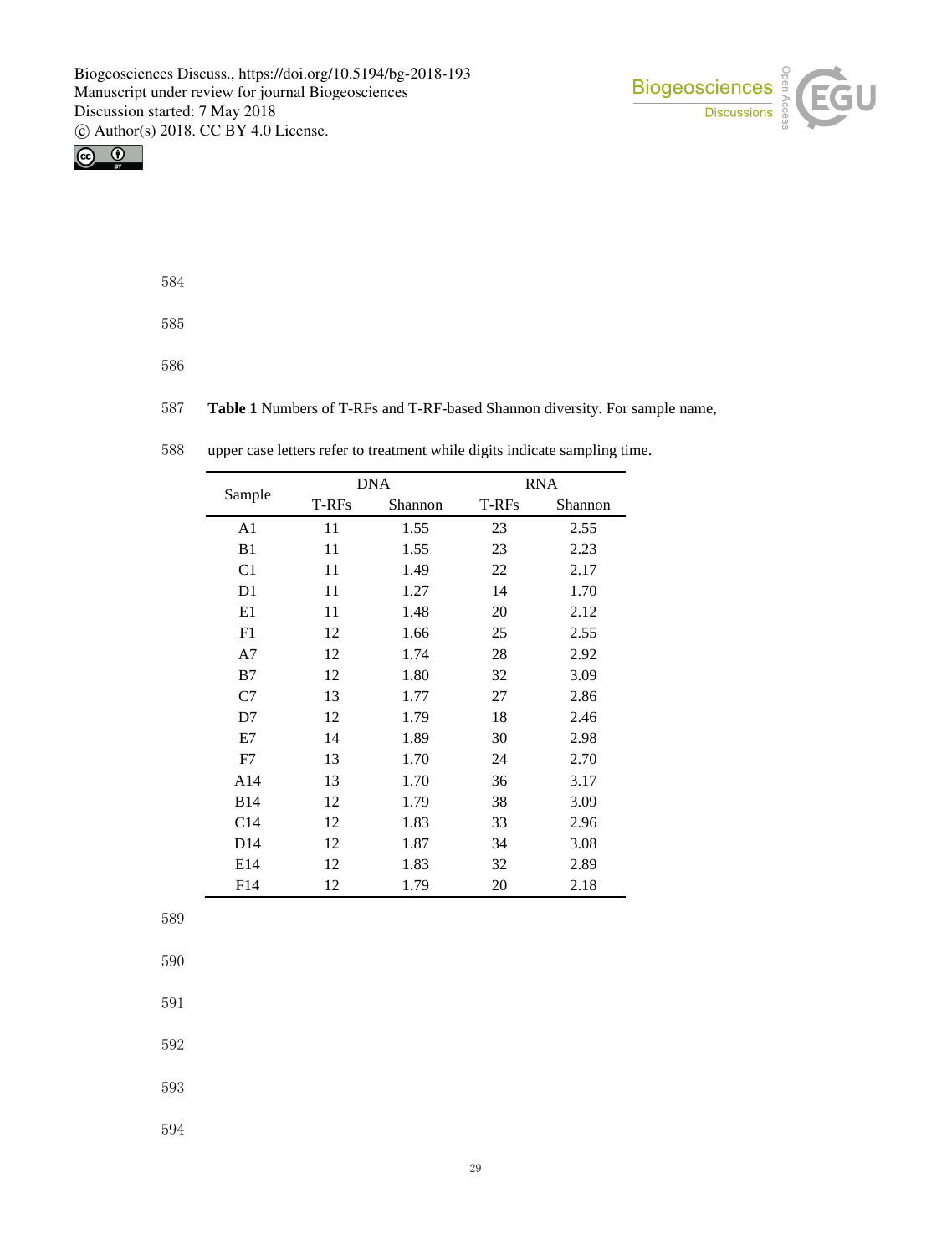



- 595
- 596
- 597 **Fig. 1.** Change of methane oxidation potential in the microcosms with different
- 598 treatments. Error bar indicates standard deviation (*n*=3). Asterisk indicates the
- 599 significance between experiment group and control group (*P*< 0.05). 'ns' indicates no
- 600 significant difference among treatments at a given time.
- 601



- 603 604
- 605
- 606
- 607
- 608
- 609
- 610
- 611
- 612
- 613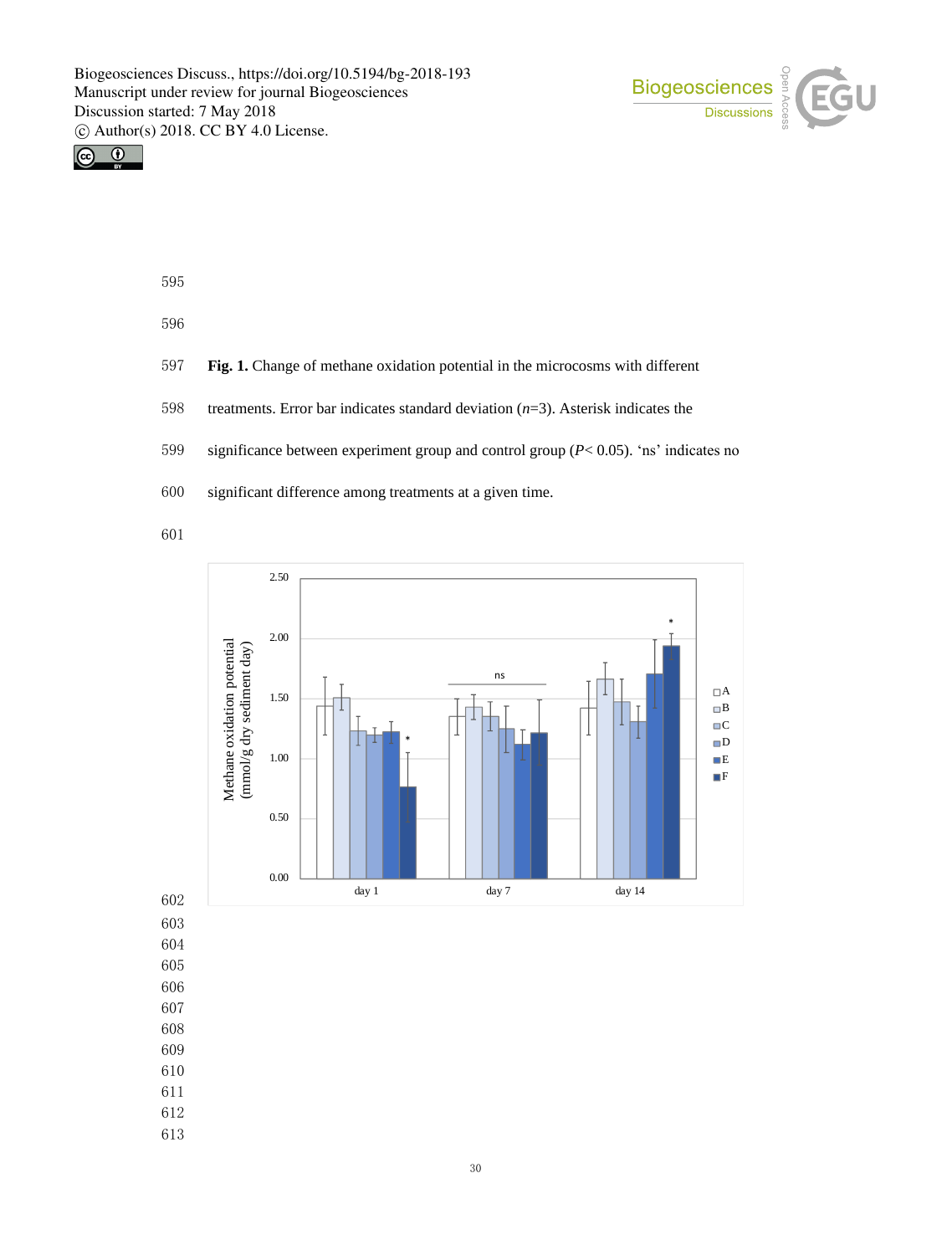



- 614 **Fig. 2.** Changes of *pmoA* gene (a) and transcript (b) abundance in the microcosms
- 615 with different treatments. Error bar indicates standard deviation (*n*=3). Asterisk
- 616 indicates the significance between experiment group and control group (*P*<0.05). 'ns'
- 617 indicates no significant difference among treatments at a given time.
- 618 **(a)**



619

620

621 **(b)**

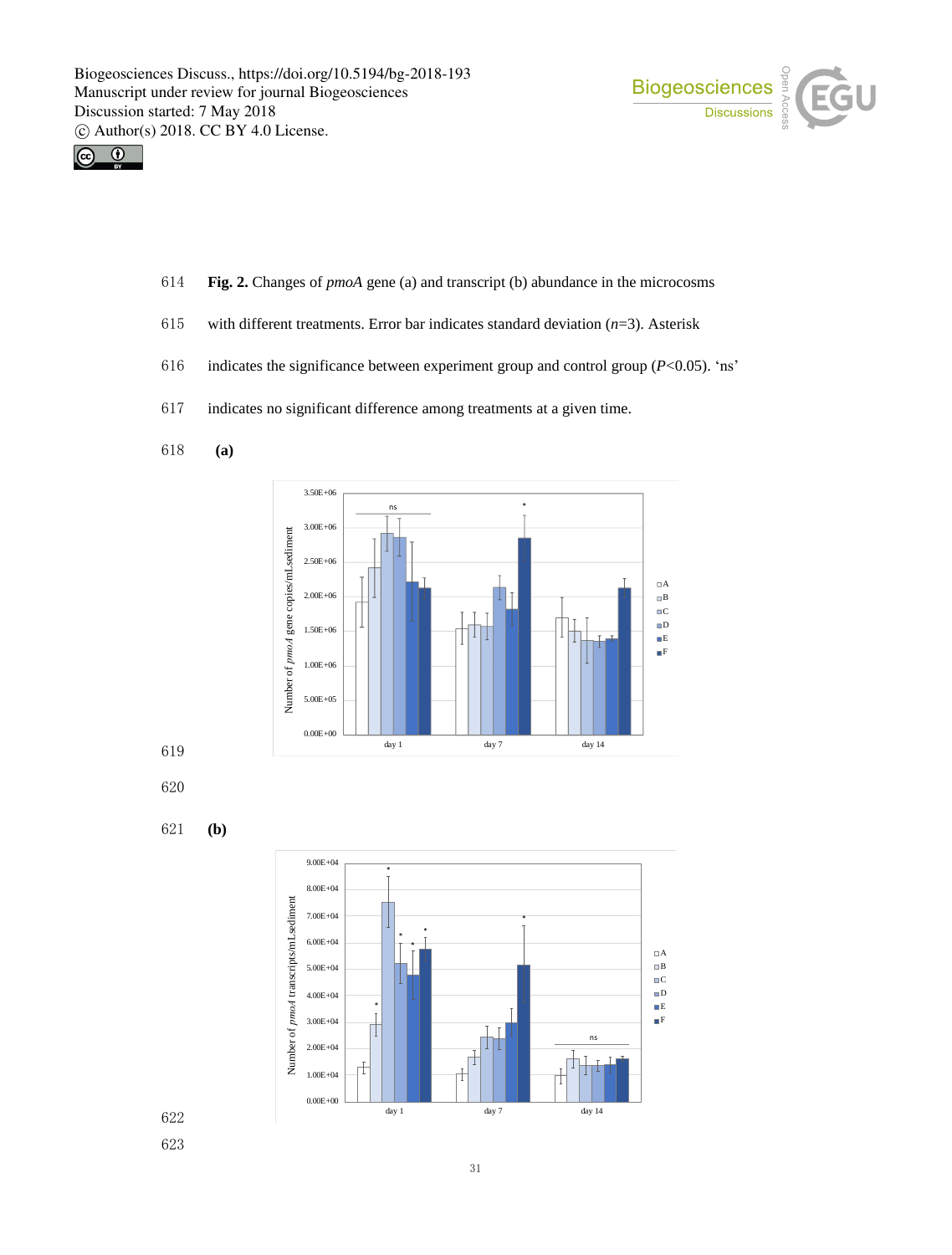



- 624 **Fig. 3.** Phylogenetic tree of obtained *pmoA* sequences and reference sequences from
- 625 the GenBank database. The predicted cut sites were shown after the accession
- 626 numbers of sequences. The dots at branches represent the support values from
- 627 bootstrap test. Branch support values of no less than 50 were dotted. The bar
- 628 represents 1% sequence divergence based on neighbor-joining algorithm.
- 629



- 630
- 631
- 632
- 633
- 634
- 635
- 636
- 637
- 638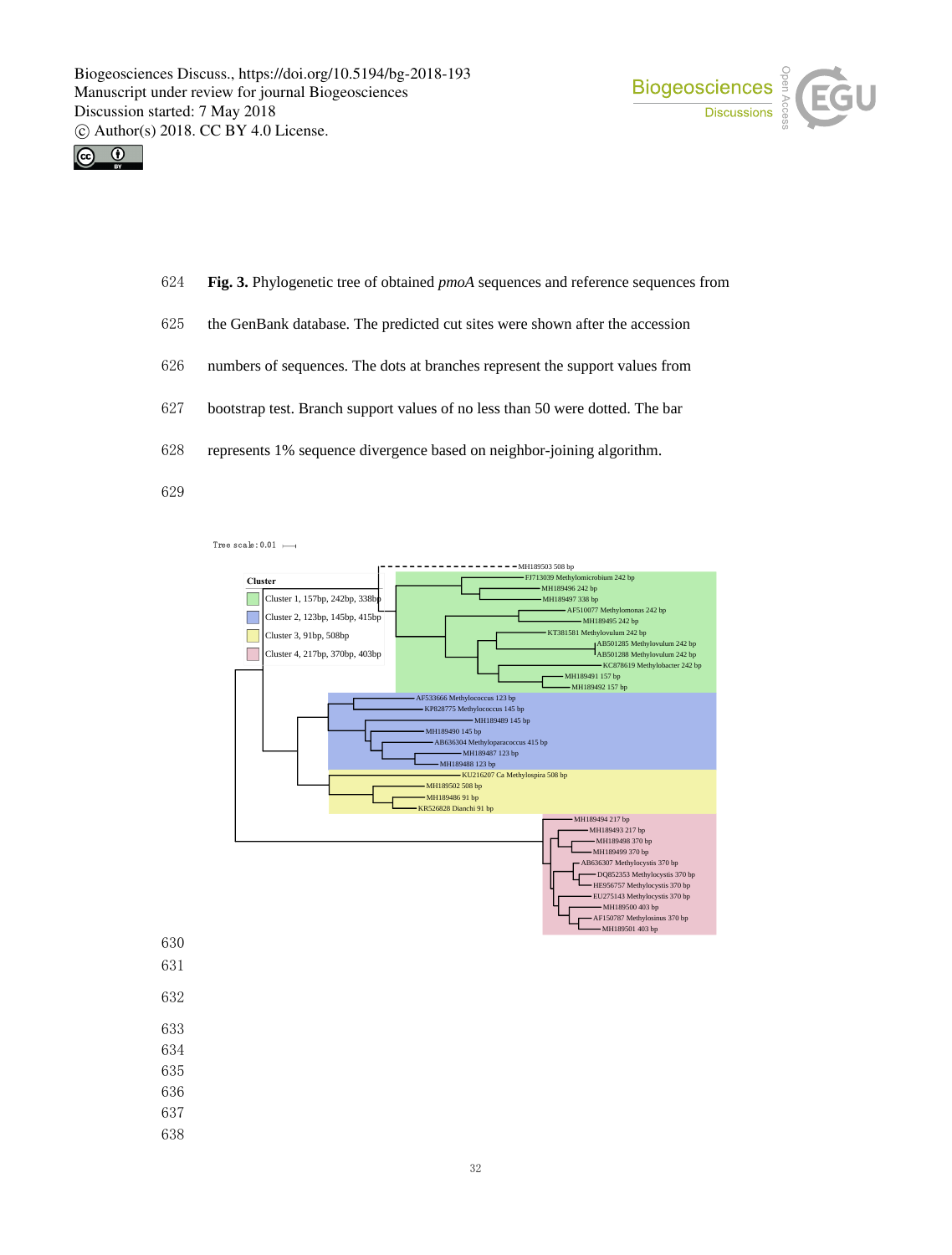



- 
- 
- **Fig. 4.** T-RFLP profiles based on *pmoA* gene (a) and transcripts (b). For sample name,
- upper case letters refer to treatment while digits indicate sampling time.







- 
-